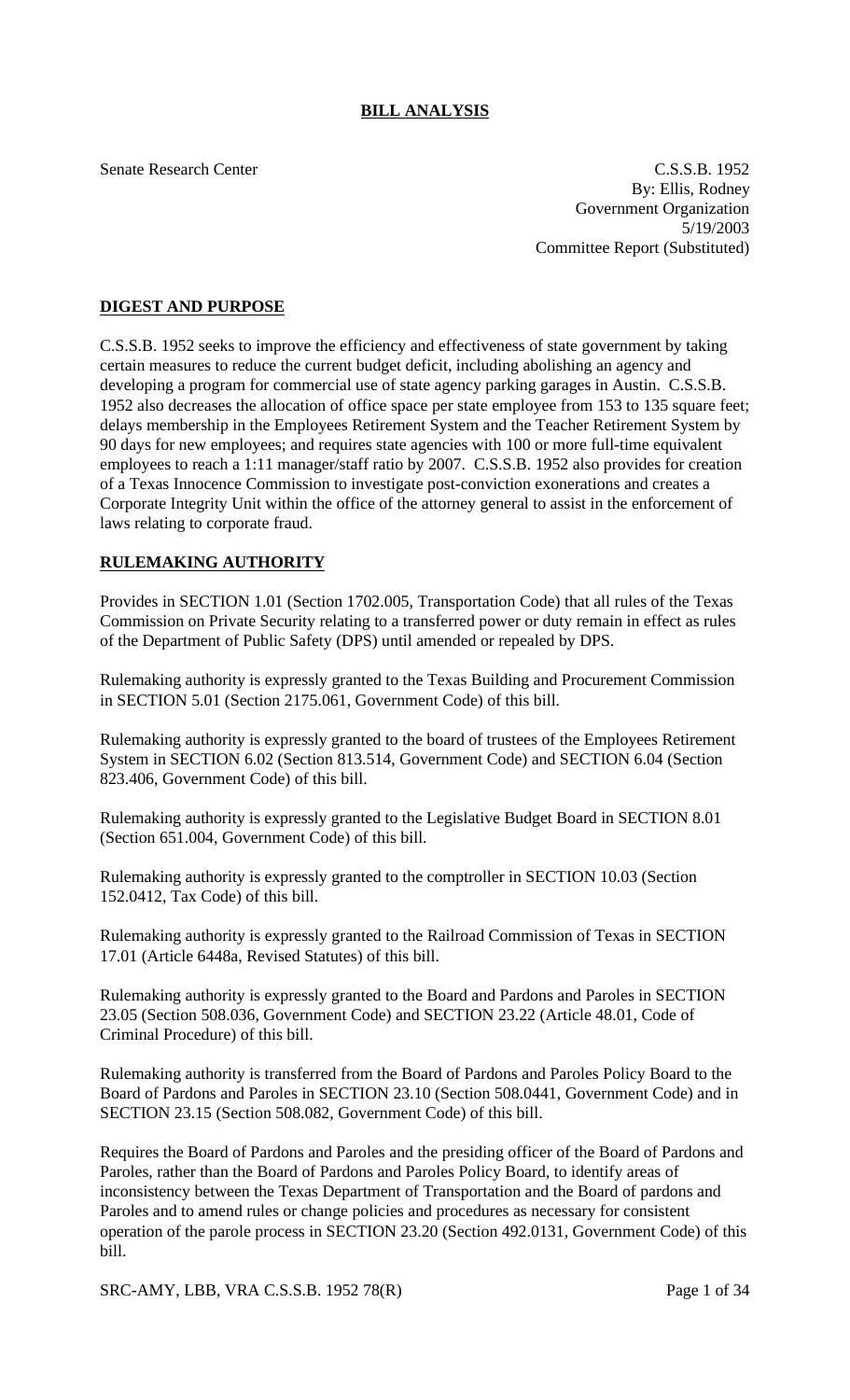Provides that on September 1, 2003, a rule of the Board of Pardons and Paroles Policy Board is a rule of the Board of Pardons and Paroles in SECTION 23.24 of this bill.

Rulemaking authority is expressly granted to the Texas Higher Education Coordinating Board in SECTION 25.01 (Sections 56.453 and 56.457, Education Code) of this bill.

Rulemaking authority is expressly granted to the commissioner of insurance in SECTION 26.05 (Article 21.74, Sections 2A and 2B, Insurance Code) of this bill.

Rulemaking authority is expressly granted to the DPS in SECTION 29.02 (Section 547.7015, Transportation Code) of this bill.

Provides that rules adopted under SECTION 29.03 (Section 547.7015, Transportation Code) before the effective date of this article and that are in effect on the effective date of Article 29 are continued in effect as rule of DPS until the rules are amended, repealed, or superseded by an action of DPS.

Rulemaking authority is expressly granted to the governing body of a state governmental entity in SECTION 30.03 (Section 2263.004, Government Code) of this bill.

#### **SECTION BY SECTION ANALYSIS**

ARTICLE 1. ABOLITION OF TEXAS COMMISSION ON PRIVATE SECURITY

SECTION 1.01. Amends Subchapter A, Chapter 1702, Occupations Code, by adding Section 1702.005, as follows:

Sec. 1702.005. COMMISSION ABOLISHED AND FUNCTIONS TRANSFERRED. (a) Provides that the Texas Commission on Private Security (TCPS) is abolished, and all powers, duties, personnel, property, assets, and obligations of TCPS are transferred to the Department of Public Safety of the State of Texas (DPS). Provides that the validity of a prior action of TCPS is not affected by the abolishment.

(b) Provides that all rules of TCPS relating to a transferred power or duty remain in effect as rules of DPS until amended or repealed by DPS.

(c) Provides that a reference in this chapter or another law to TCPS means DPS.

ARTICLE 2. IMPOSITION OF CERTAIN FEES

SECTION 2.01. Amends Subchapter B, Chapter 1052, Occupations Code, by adding Section 1052.0541, as follows:

Sec. 1052.0541. FEE INCREASE. (a) Provides that the fee for the issuance of a certificate of registration under this chapter and the fee for the renewal of a certificate of registration under this chapter is increased by \$200.

(b) Requires \$50 of each fee increase collected to be deposited in the foundation school fund and \$150 deposited in the general revenue fund.

SECTION 2.02. Amends Subchapter B, Chapter 1053, Occupations Code, by adding Section 1053.0521, as follows:

Sec. 1053.0521. FEE INCREASE. (a) Provides that the fee for the issuance of a certificate of registration under this chapter and the fee for the renewal of a certificate of registration under this chapter is increased by \$200.

(b) Requires \$50 of each fee increase collected to be deposited in the foundation school fund and \$150 deposited in the general revenue fund.

SRC-AMY, LBB, VRA C.S.S.B. 1952 78(R) Page 2 of 34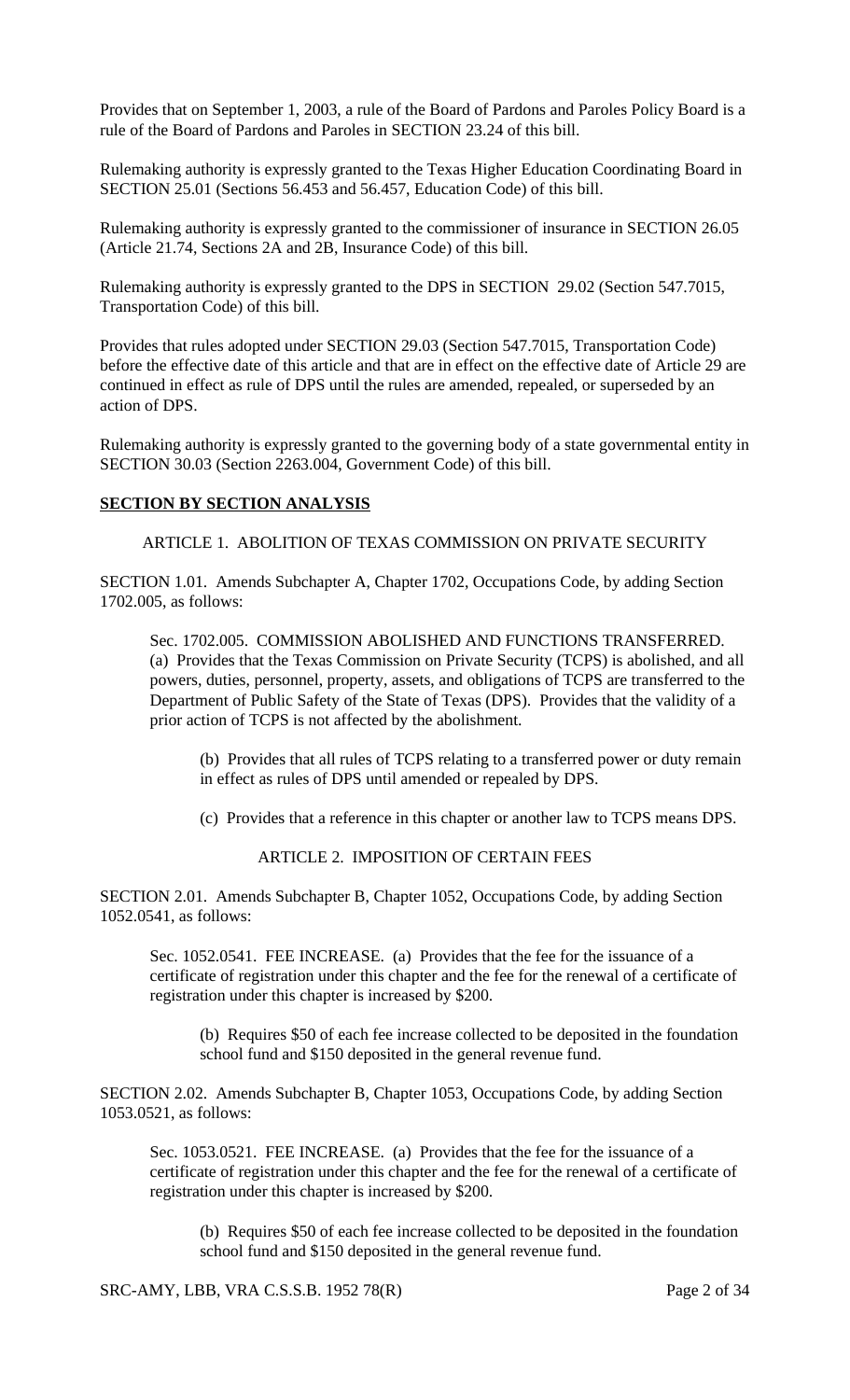SECTION 2.03. Amends Subchapter D, Chapter 1071, Occupations Code, by adding Section 1071.1521, as follows:

Sec. 1071.1521. FEE INCREASE. (a) Provides that the fee for the issuance of a certificate of registration to a registered professional land surveyor under this chapter and the fee for the renewal of a certificate of registration for a registered professional land surveyor under this chapter is increased by \$200.

(b) Requires \$50 of each fee increase collected to be deposited in the foundation school fund and \$150 to be deposited in the general revenue fund.

(c) Provides that this section does not apply to state agency employees who are employed by the state as land surveyors.

SECTION 2.04. Amends Subchapter B, Chapter 1152, Occupations Code, by adding Section 1152.053, as follows:

Sec. 1152.053. FEE INCREASE. (a) Provides that the fee for the registration of a person under this chapter and the fee for the renewal of a registration under this chapter is increased by \$200.

(b) Requires \$50 of each fee increase collected to be deposited in the foundation school fund and \$150 to be deposited in the general revenue fund.

SECTION 2.05. Makes application of this article prospective.

ARTICLE 3. LEASE OF SPACE IN STATE-OWNED PARKING LOTS AND GARAGES

SECTION 3.01. Amends Subchapter E, Chapter 2165, Government Code, by adding Section 2165.2035, as follows:

Sec. 2165.2035. LEASE OF SPACE IN STATE-OWNED PARKING LOTS AND GARAGES. (a) Provides that in this section, "lease" includes a management agreement.

(b) Requires the Texas Building and Procurement Commission (TBPC) to develop private, commercial uses for state-owned parking lots and garages located in the City of Austin at locations TBPC determines are appropriate for commercial uses outside of normal business hours.

(c) Authorizes TBPC to contract with a private vendor to manage the commercial use of state-owned parking lots and garages.

(d) Requires money received from a lease under this program to be deposited to the credit of the general revenue fund.

(e) Requires TBPC, on or before December 1 of each even-numbered year, to submit a report to the legislature and the Legislative Budget Board describing the effectiveness of the program under this section.

(f) Provides that the limitation on the amount of space allocated to private tenants prescribed by Section 2165.205(b) does not apply to the lease of a state-owned parking lot or garage under this section.

(g) Requires any lease of a state-owned parking lot or garage under this section to contain a provision that allows state employees who work hours other than regular working hours under Section 658.005 to retain their parking privileges in a state-owned parking lot or garage.

ARTICLE 4. MANAGEMENT AND CONSTRUCTION OF STATE AGENCY OFFICE

SRC-AMY, LBB, VRA C.S.S.B. 1952 78(R) Page 3 of 34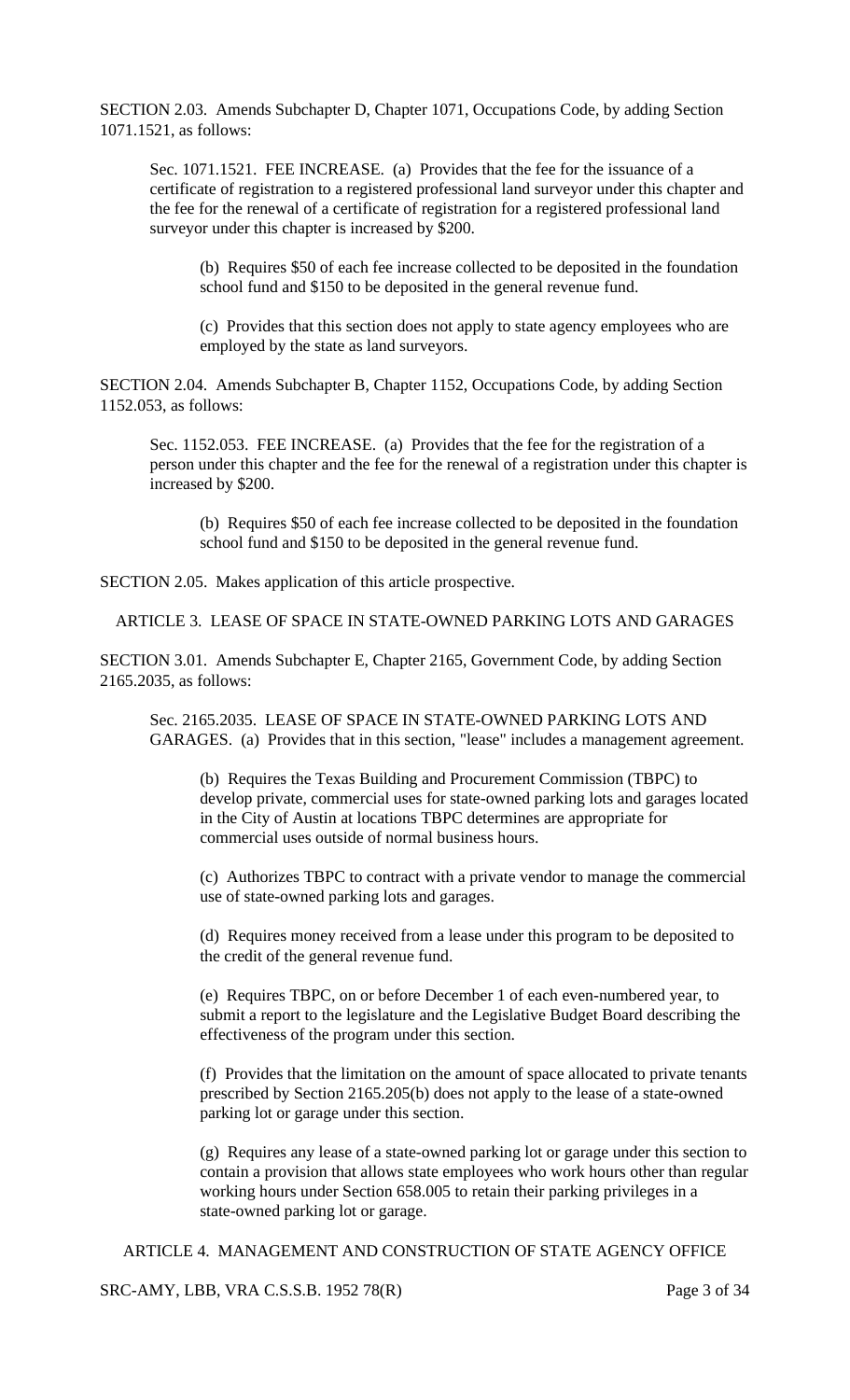#### **SPACE**

SECTION 4.01. Amends Section 2165.104(c), Government Code, to prohibit TBPC, to the extent possible without sacrificing critical public or client services, from allocating usable office space, as defined by TBPC, to a state agency under Article I, II, V, VI, VII, or VIII of the General Appropriations Act or to the Texas Higher Education Coordinating Board, the Texas Education Agency, the State Board for Educator Certification, the Telecommunications Infrastructure Fund Board, or the Office of Court Administration of the Texas Judicial System in an amount that exceeds an average of 135, rather than 153, square feet per agency employee for each agency site. Provides that this subsection does not apply to certain agency sites.

SECTION 4.02. Makes application of the change in law made by Section 4.01 of this article prospective to September 1, 2003. Requires a lease entered into or renewed before September 1, 2003, to be reviewed by TBPC as the lease comes up for renewal to determine whether it would be cost-effective to bring the lease into compliance with Section 2165.104(c), Government Code, as amended by this article.

SECTION 4.03. Authorizes the Texas Department of Transportation, notwithstanding any other law, including Subchapter A, Chapter 2254, and Chapters 2165, 2166, and 2167, Government Code, and Sections 202.052, 202.053, 203.051, 203.052, and 223.001, Transportation Code, to enter into one or more agreements with a private entity offering the best value to the state that includes certain criteria.

ARTICLE 5. DISPOSAL OF SURPLUS AND SALVAGE PROPERTY

SECTION 5.01. Amends Section 2175.061, Government Code, by adding Subsections (c) and (d), as follows:

(c) Authorizes TBPC by rule to determine the best method of disposal for surplus and salvage property of the state under this chapter.

(d) Prohibits TBPC from providing for the disposal of real property of the state under this chapter.

SECTION 5.02. Amends Section 2175.134(a), Government Code, to require proceeds from the sale of surplus or salvage property, less the cost of advertising the sale, the cost of selling the surplus or salvage property, including the cost of auctioneer services, and the amount of the fee collected under Section 2175.131, to be deposited to the credit of the general revenue fund of the state treasury, rather than the appropriate appropriation item of the state agency for which the sale was made.

SECTION 5.03. Amends 2175.182(a), Government Code, to delete text providing that a state agency maintains ownership of property throughout the disposal process.

SECTION 5.04. Amends Section 2175.185(b), Government Code, to delete text requiring the comptroller to debit and credit the proper appropriations. Makes conforming changes.

SECTION 5.05. Amends Section 2175.191(a), Government Code, to make a conforming change.

SECTION 5.06. Amends Section 2175.361, Government Code, as follows:

Sec. 2175.361. DEFINITIONS. Redefines "federal act" and "federal property."

SECTION 5.07. Amends Section 2175.362(a), Government Code, to provide that TBPC is the designated state agency under 40 U.S.C. Section 549 and any other federal law providing for the disposal of federal surplus property

SECTION 5.08. Amends Section 2175.364, Government Code, as follows:

SRC-AMY, LBB, VRA C.S.S.B. 1952 78(R) Page 4 of 34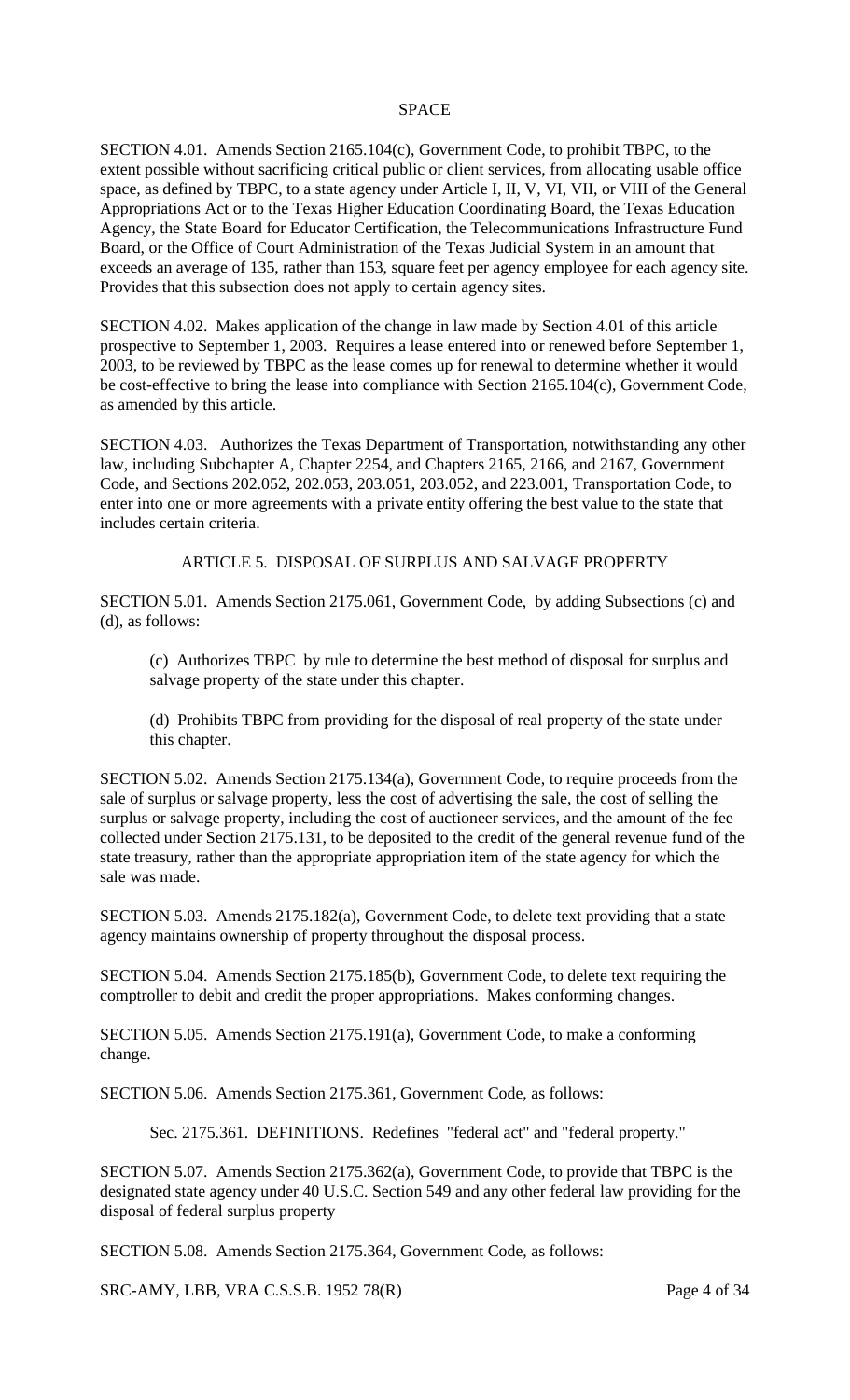Sec. 2175.364. COMMISSION ASSISTANCE IN PROCUREMENT AND USE OF PROPERTY. Includes "to assist in the processing of an application for acquisition of federal real property and related personal property under 40 U.S.C. Section 550 or any other federal law providing for the disposal of federal surplus property"as an authorized action of TBPC.

SECTION 5.09. Amends Section 2175.367, Government Code, as follows:

Sec. 2175.367. CONTRACTS. Includes "a cooperative agreement with a federal agency under 40 U.S.C. Section 549 or any other federal law providing for the disposal of federal surplus property" as an agreement TBPC is authorized to enter into.

SECTION 5.10. Repealer: Section 2175.134(b) (Proceeds of Sale), and Section 2175.191(b) (Proceeds of Sale), Government Code.

SECTION 5.11. Provides that this article applies only to surplus and salvage property of the state sold on or after September 1, 2003.

ARTICLE 6. CREDIT ESTABLISHED IN STATE RETIREMENT SYSTEMS

SECTION 6.01. Amends Section 812.003, Government Code, by amending Subsection (d) and adding Subsections (e) and (f), as follows:

(d) Provides that membership in the employee class begins on the 91st day after the first day a person is employed or holds office.

(e) Provides that a person who is reemployed or who again holds office after withdrawing contributions under Subchapter B for previous service credited in the employee class begins membership in the employee class on the 91st day after the first day the person is reemployed or again holds office.

(f) Authorizes a member to establish credit only as provided by Section 813.514 for service performed during the 90-day waiting period provided by Subsection (d) or (e), notwithstanding any other provision of law.

SECTION 6.02. Amends Subchapter F, Chapter 813, Government Code, by adding Section 813.514, as follows:

Sec. 813.514. CREDIT PURCHASE OPTION FOR CERTAIN SERVICE. (a) Authorizes a member to establish credit under this section in the employee class only for service performed during the 90-day waiting period provided by Section 812.003(d) or (e).

(b) Authorizes a member to establish service credit under this section by depositing with the retirement system, for each month of service credit, the actuarial present value, at the time of deposit, of the additional standard retirement annuity benefits that would be attributable to the purchase of the service credit under this section based on rates and tables recommended by the retirement system's actuary and adopted by the board of trustees.

(c) Requires the retirement system to grant the member one month of equivalent membership service credit for each month of credit approved, after a member makes the deposits required by this section. Authorizes a member to establish not more than three months of equivalent membership service credit under this section.

(d) Requires the retirement system to deposit the amount of the actuarial present value of the service credit purchased in the member's individual account in the employees saving account.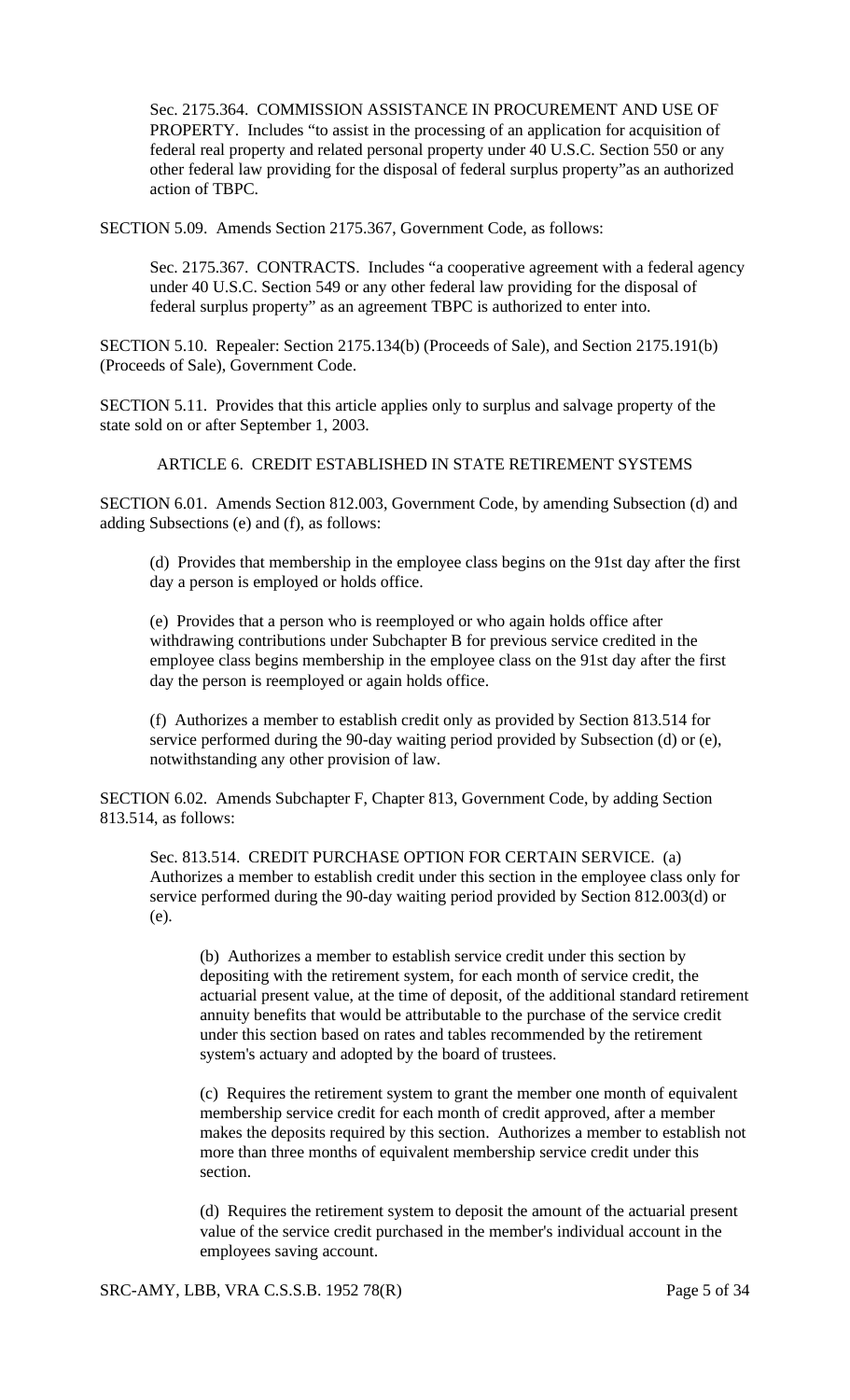(e) Authorizes the board of trustees to adopt rules to administer this section, including rules that impose restrictions on the application of this section as necessary to cost-effectively administer this section.

SECTION 6.03. Amends Section 822.001, Government Code, by adding Subsections (c), (d), and (e), as follows:

(c) Provides that membership in the retirement system begins on the 91st day after the first day a person is employed or holds office.

(d) Provides that a person who is reemployed or who again holds office after withdrawing contributions for previous service credit begins membership on the 91st day after the first day the person is reemployed or again holds office.

(e) Authorizes a member to establish credit only as provided by Section 823.406 for service performed during the 90-day waiting period provided by Subsection (c) or (d).

SECTION 6.04. Amends Subchapter E, Chapter 823, Government Code, by adding Section 823.406, as follows:

Sec. 823.406. CREDIT PURCHASE OPTION FOR CERTAIN SERVICE. (a) Authorizes a member to establish membership service credit under this section only for service performed during the 90-day waiting period provided by Section 822.001(c) or (d).

(b) Authorizes a member to establish service credit under this section by depositing with the retirement system, for each month of service credit, the actuarial present value, at the time of deposit, of the additional standard retirement annuity benefits that would be attributable to the purchase of the service credit under this section, based on rates and tables recommended by the retirement system's actuary and adopted by the board of trustees.

(c) Requires the retirement system to grant the member one month of equivalent membership service credit for each month of credit approved, after a member makes the deposits required by this section.

(d) Requires the retirement system to deposit the amount of the actuarial present value of the service credit purchased in the member's individual account in the employees saving account.

(e) Authorizes the board of trustees to adopt rules to administer this section.

SECTION 6.05. Provides that Section 812.003, Government Code, as amended by this article, and Section 813.514, Government Code, as added by this article, apply only to a person who is first employed by or begins to hold an office of the state on or after the effective date of this article and to a former employee or office holder who has withdrawn retirement contributions under Subchapter B, Chapter 812, Government Code, and is reemployed by or begins to again hold an office of the state on or after the effective date of this article.

SECTION 6.06. Provides that Section 822.001, Government Code, as amended by this article, and Section 823.406, Government Code, as added by this article, apply only to a person who is first employed on or after the effective date of this article and to a former employee who has withdrawn retirement contributions under Section 822.003, Government Code, and is reemployed on or after the effective date of this article.

# ARTICLE 7. STATE AGENCY HUMAN RESOURCES STAFFING AND FUNCTIONS

SECTION 7.01. Amends Subtitle B, Title 6, Government Code, by adding Chapter 670, as follows:

SRC-AMY, LBB, VRA C.S.S.B. 1952 78(R) Page 6 of 34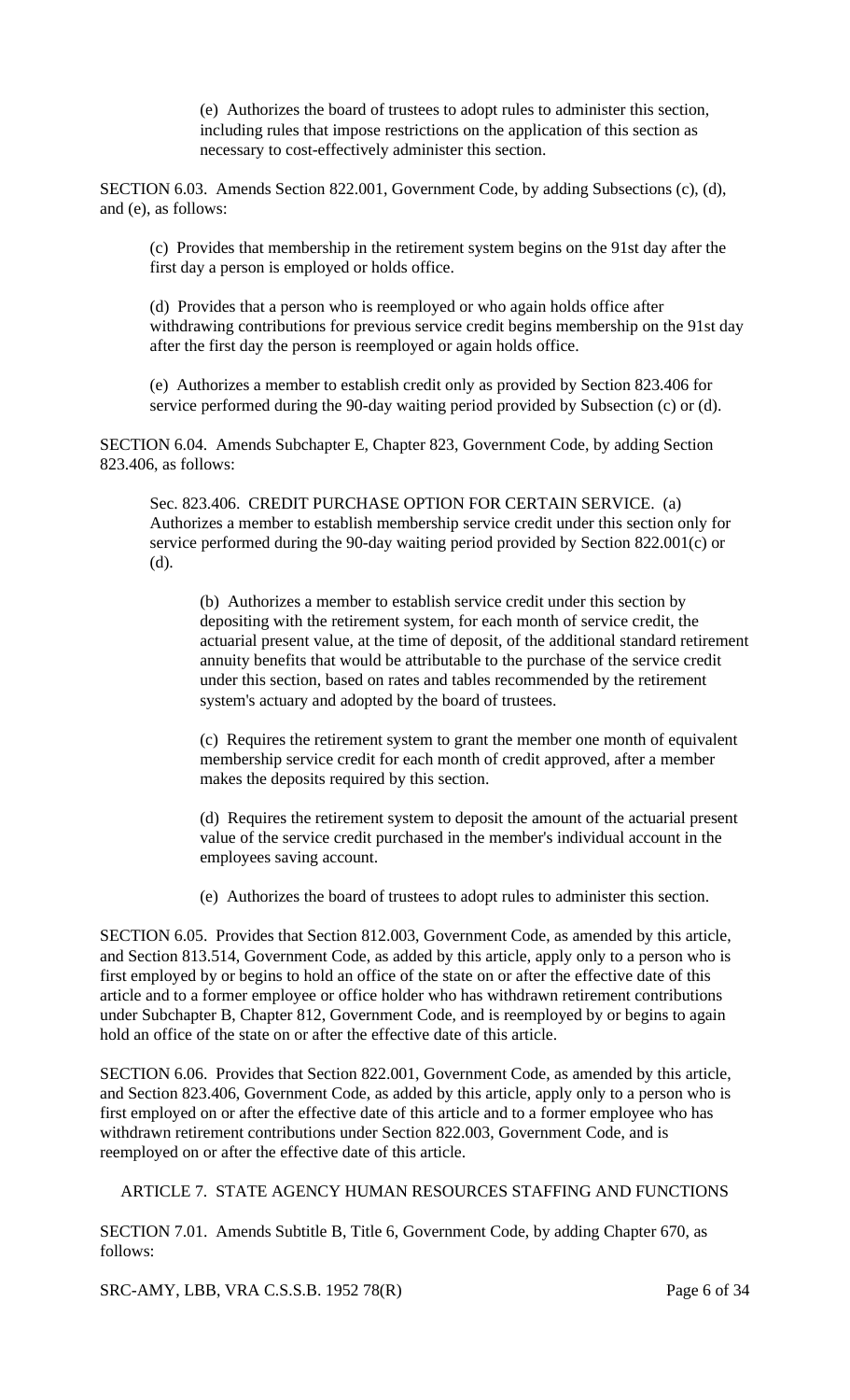#### CHAPTER 670. HUMAN RESOURCES STAFFING AND FUNCTIONS

Sec. 670.001. DEFINITION. Defines "state agency."

Sec. 670.002. HUMAN RESOURCES STAFFING FOR LARGE STATE AGENCIES. Requires a state agency with 500 or more full-time equivalent employees to adjust the agency's human resources staff to achieve a human resources employee-to-staff ratio of not more than one human resources employee for every 85 staff members.

Sec. 670.003. HUMAN RESOURCES STAFFING FOR MEDIUM-SIZED AND SMALL STATE AGENCIES; OUTSOURCING. (a) Requires the State Council on Competitive Government to determine the cost-effectiveness of consolidating the human resources functions of or contracting with private entities to perform the human resources functions of state agencies that employ fewer than 500 full-time equivalent employees.

(b) Requires the council to issue a request for proposals for vendors to perform the human resources functions of the agencies, if the council determines that contracting with private entities is cost-effective.

(c) Requires the council to determine which human resources functions are subject to the contract and which functions the agency may select to perform itself.

(d) Requires each agency to pay for the contracts for human resources functions out of the agency's human resources budget.

SECTION 7.02. (a) Requires each state agency with 500 or more full-time equivalent employees to comply with the human resources employee-to-staff ratio requirements in Section 670.002, Government Code, as added by this article, not later than January 1, 2004.

(b) Requires the State Council on Competitive Government to conduct an initial feasibility study to determine the cost-effectiveness of consolidating the human resources functions of or contracting with private entities to perform human resources functions of state agencies under Section 670.003, Government Code, as added by this article, not later than January 1, 2004.

# ARTICLE 8. AGENCY STAFFING AND PRODUCTIVITY

SECTION 8.01. Provides that effective September 1, 2003, Section 651.004, Government Code, is amended by adding Subsections (c-1) and (d), as follows:

(c-1) Prohibits a state agency in the executive branch of state government that employs more than 100 full-time equivalent employees, after August 31, 2004, to employ more than one full-time equivalent employee in a management position for every eight full-time equivalent employees that the agency employs in nonmanagerial staff positions. Provides that this subsection expires September 1, 2005.

(d) Authorizes a state agency that believes that the minimum management-to-staff ratios required by this section are inappropriate for that agency to appeal to the Legislative Budget Board. Requires the Legislative Budget Board by rule to adopt appeal procedures.

SECTION 8.02. Provides that effective September 1, 2004, Section 651.004, Government Code, is amended by adding Subsection (c-2) to prohibit a state agency in the executive branch of state government that employs more than 100 full-time equivalent employees, after August 31, 2005, to employ more than one full-time equivalent employee in a management position for every nine full-time equivalent employees that the agency employs in nonmanagerial staff positions. Provides that this subsection expires September 1, 2006.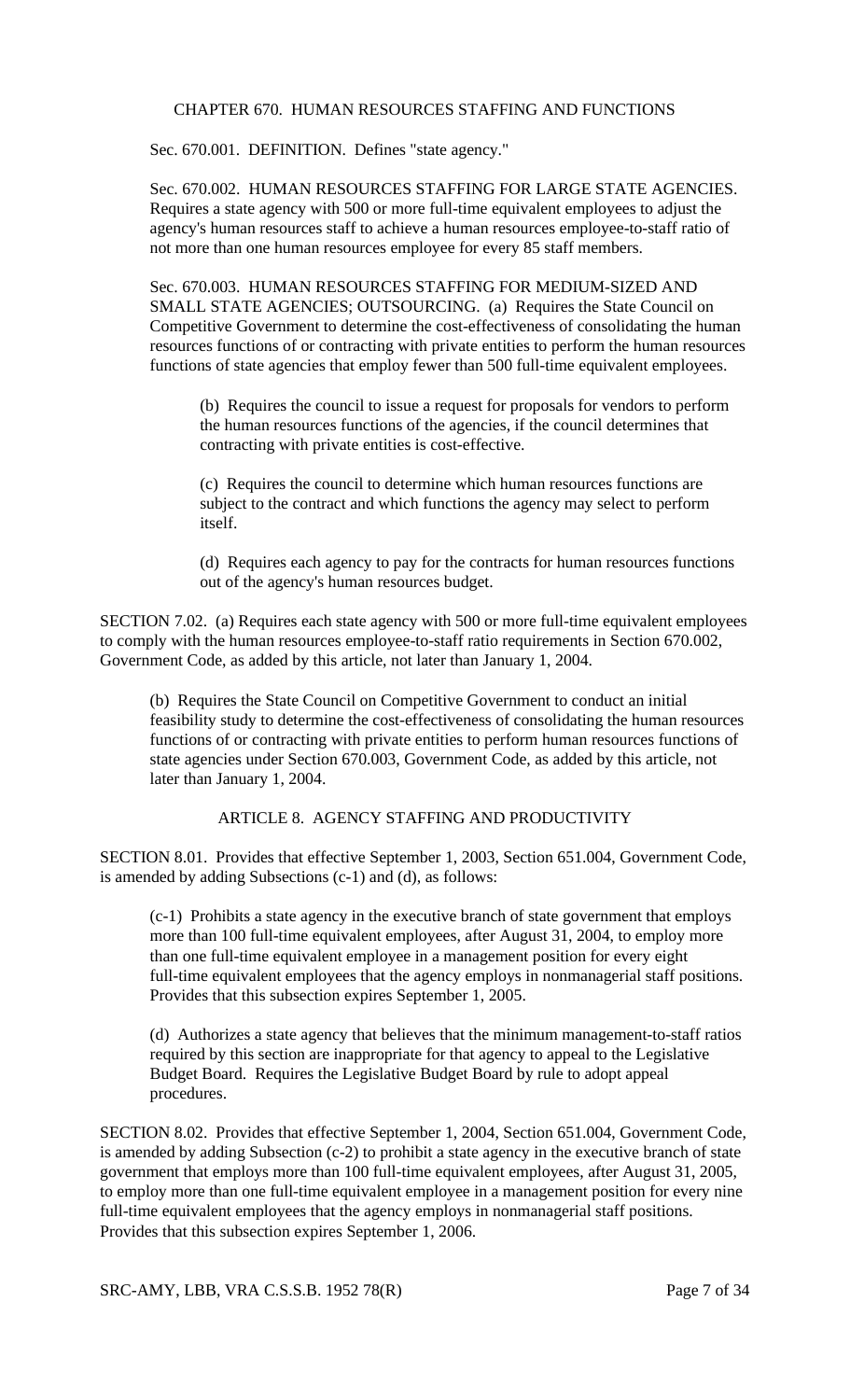SECTION 8.03. Provides that effective September 1, 2005, Section 651.004, Government Code, is amended by adding Subsection (c-3) to prohibit a state agency in the executive branch of state government that employs more than 100 full-time equivalent employees, after August 31, 2006, to employ more than one full-time equivalent employee in a management position for every 10 full-time equivalent employees that the agency employs in nonmanagerial staff positions. Provides that this subsection expires September 1, 2007.

SECTION 8.04. (a) Provides that effective September 1, 2006, Section 651.004, Government Code, is amended by adding Subsection (c) to prohibit a state agency in the executive branch of state government that employs more than 100 full-time equivalent employees to employ more than one full-time equivalent employee in a management position for every 11 full-time equivalent employees that the agency employs in nonmanagerial staff positions.

(b) Requires a state agency in the executive branch of government to achieve the management-to-staff ratio required by Subsection (c), Section 651.004, Government Code, as added by this section, not later than August 31, 2007.

SECTION 8.05. Repealer: Section 656.048(b) (Management-To-Staff-Ratios), Government Code.

ARTICLE 9. ABANDONMENT OF PROCEEDS ON DEMUTUALIZATION

SECTION 9.01. Amends Section 72.101, Property Code, by adding Subsections (c) and (d), as follows:

(c) Provides that property distributable in the course of a demutualization, rehabilitation, or related reorganization of an insurance company is presumed abandoned on the first anniversary of the date the property becomes distributable if, on that date:

(1) the last known address of the owner according to the records of the holder of the property is known to be incorrect or the distribution or statements related to the distribution are returned by the post office as undeliverable; and

(2) the owner has not:

(A) communicated in writing with the holder of the property or the holder's agent regarding the interest; or

(B) otherwise communicated with the holder regarding the interest as evidenced by a memorandum or other record on file with the holder or its agents.

(d) Provides that property distributable in the course of a demutualization, rehabilitation, or related reorganization of an insurance company that is not subject to Subsection (c) is presumed abandoned as otherwise provided by this section.

SECTION 9.02. Amends Section 74.301, Property Code, by amending Subsection (a) and adding Subsection (d), as follows:

(a) Makes a conforming change.

(d) Requires the holder to deliver the property and required report to the comptroller on or before the following August 1, if the property subject to delivery under Subsection (a) is proceeds from the demutualization, rehabilitation, or related reorganization of an insurance company.

SECTION 9.03. Effective date: June 30, 2003, or September 1, 2003.

# ARTICLE 10. SALES TAX ON MOTOR VEHICLES

SECTION 10.01. Amends Section 152.002, Tax Code, by adding Subsection (f) to provide that, notwithstanding Subsection (a), the total consideration of a used motor vehicle is the amount on

SRC-AMY, LBB, VRA C.S.S.B. 1952 78(R) Page 8 of 34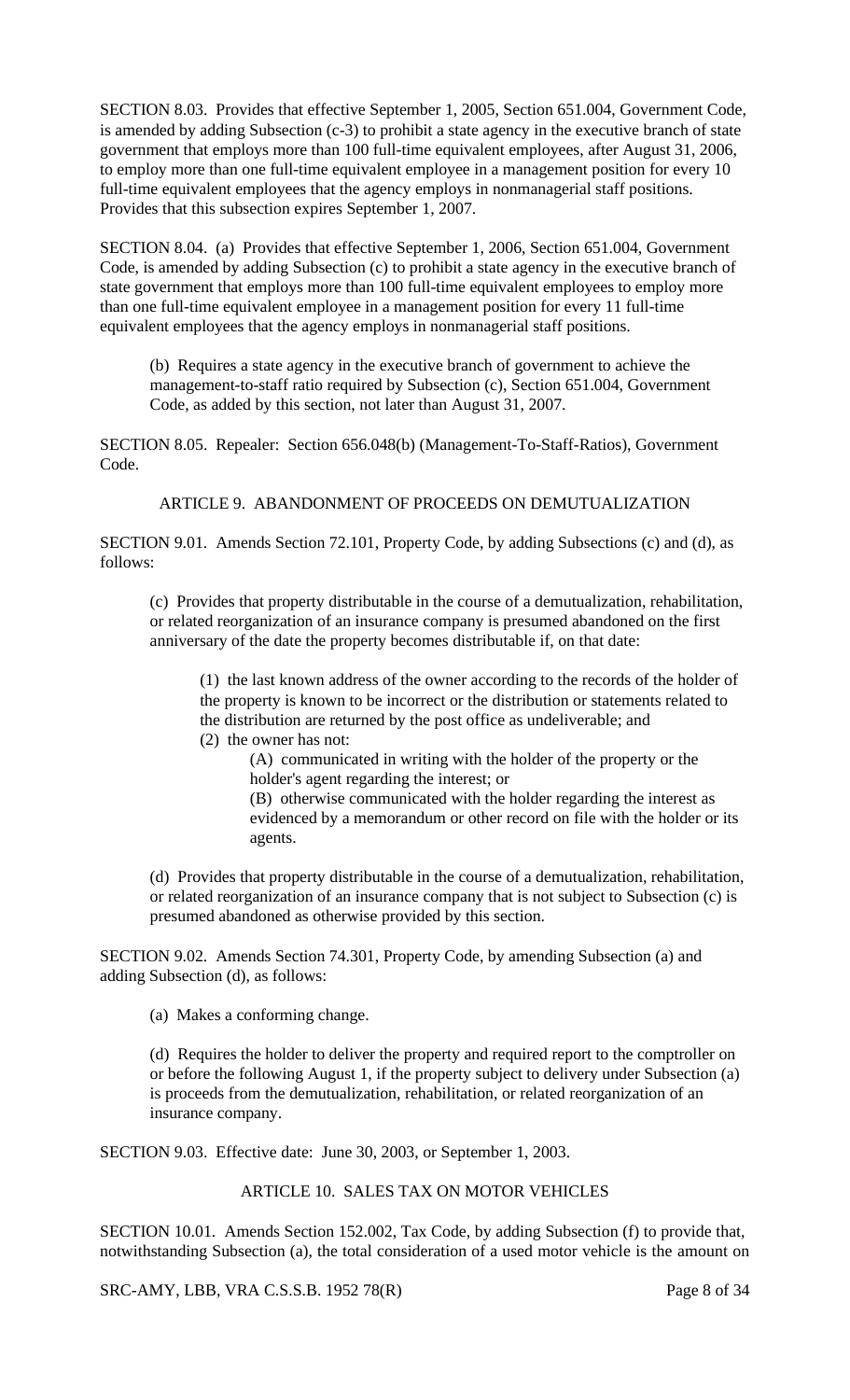which the tax is computed as provided by Section 152.0412.

SECTION 10.02. Amends Section 152.041(a), Tax Code, to require the tax assessor-collector of the county in which an application for registration or for a Texas certificate of title is made to collect taxes imposed by this chapter, subject to Section 152.0412, unless another person is required by this chapter to collect the taxes.

SECTION 10.03. Amends Subchapter C, Chapter 152, Tax Code, by adding Section 152.0412, as follows:

Sec. 152.0412. STANDARD PRESUMPTIVE VALUE; USE BY TAX ASSESSOR-COLLECTOR. (a) Defines "standard presumptive value."

> (b) Requires a county tax assessor-collector to compute the tax on the amount paid, if the amount paid for a motor vehicle subject to the tax imposed by this chapter is equal to or greater than the standard presumptive value of the vehicle.

(c) Requires a county tax assessor-collector to compute the tax on the standard presumptive value unless the purchaser establishes the retail value of the vehicle as provided by Subsection (d), if the amount paid for a motor vehicle subject to the tax imposed by this chapter is less than the standard presumptive value of the vehicle.

(d) Requires a county tax assessor-collector to compute the tax imposed by this chapter on the retail value of a motor vehicle under certain circumstances.

(e) Requires a motor vehicle dealer operating under Subchapter B, Chapter 503, Transportation Code, to provide a certified appraisal of the retail value of a motor vehicle, on request. Requires the comptroller by rule to establish a fee that a dealer may charge for providing the certified appraisal. Requires the county tax assessor-collector to retain a copy of a certified appraisal received under this section.

(f) Requires the Texas Department of Transportation (TxDOT) to maintain information on the standard presumptive values of motor vehicles as part of the department's registration and title system. Requires TxDOT to update the information at least quarterly each calendar year.

SECTION 10.04. (a) Requires TxDOT, not later than September 1, 2003, to:

(1) establish standard presumptive values for motor vehicles as provided by Section 152.0412, Tax Code, as added by this Act; (2) modify the department's registration and title system as needed to include that information and administer that section; and (3) make that information available through the system to all county tax assessor-collectors.

(b) Requires the comptroller to certify the date on which TxDOT's registration and title system, as modified under Subsection (a) of this section, is in use by the 25 county tax assessor-collectors that remitted to the comptroller the largest amount of taxes imposed under Chapter 152, Tax Code, during the state fiscal year ending August 31, 2003.

(c) Requires TxDOT, if the date certified by the comptroller under Subsection (b) of this section is later than September 23, 2003, to transfer \$23 million from the state highway fund to the general revenue fund on the first day of each month after that date until the earlier of:

(1) the date the comptroller issues the certification under Subsection (b)

SRC-AMY, LBB, VRA C.S.S.B. 1952 78(R) Page 9 of 34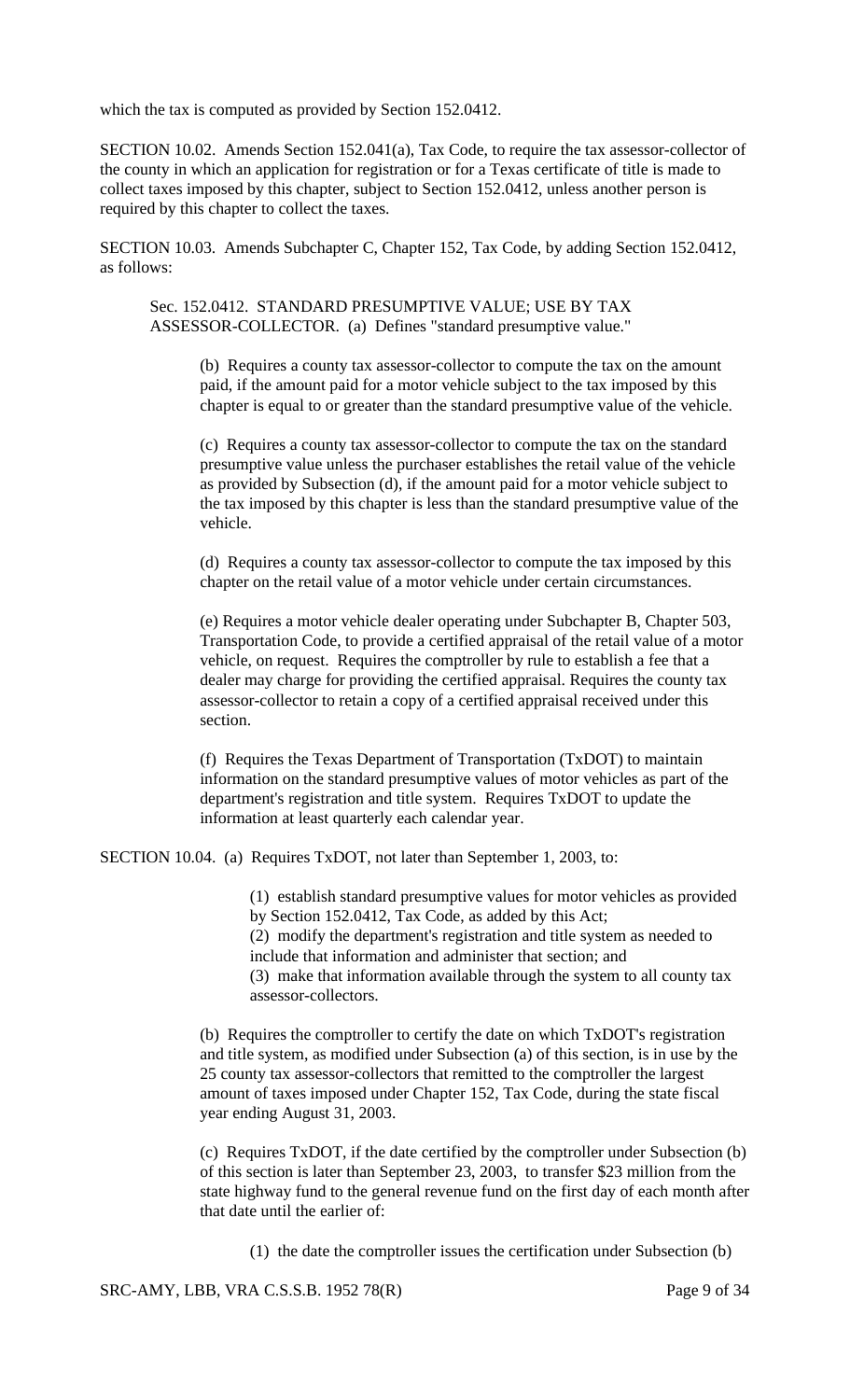of this section; or

(2) the date the total amount transferred under this subsection equals the lesser of:

(A) \$200 million; or

(B) the total amount in the state highway fund that is not allocated as the result of a requirement in the Texas Constitution.

### ARTICLE 11. INSURANCE FOR VOLUNTEER MEMBERS OF STATE BOARDS

SECTION 11.01. Amends Section 1551.101(c), Insurance Code, as effective June 1, 2003, to make its provisions subject to Section 1551.321.

SECTION 11.02. Amends Subchapter G, Chapter 1551, Insurance Code, as effective June 1, 2003, by adding Section 1551.321, as follows:

Sec. 1551.321. STATE CONTRIBUTION FOR CERTAIN INDIVIDUALS. (a) Prohibits the state or a state agency from making any contribution to the cost of any coverages or benefits provided under this chapter for an individual described by Section 1551.101(c) or a dependent of the individual.

(b) Requires an individual described by Section 1551.101(c) who participates in the group benefits program to pay to the trustee, in the manner specified by the trustee, the full cost of the coverages or benefits provided to the individual or a dependent of the individual.

SECTION 11.03. (a) Provides that the change in law made by this article by the addition of Section 1551.321, Insurance Code, applies only to group coverages provided under the group benefits program established under Chapter 1551, Insurance Code, on and after September 1, 2003.

(b) Requires the Employees Retirement System of Texas, not later than the 30th day after the effective date of Section 1551.321, Insurance Code, as added by this article, to notify each individual eligible to participate in the group benefits program under Chapter 1551, Insurance Code, in accordance with Subsection (c), Section 1551.101, Insurance Code, of the applicable requirements of Section 1551.321, Insurance Code.

### ARTICLE 12. UNCLAIMED PROPERTY

SECTION 12.01. Amends Section 72.101(a), Property Code, to provide an exception.

SECTION 12.02. Amends Subchapter B, Chapter 72, Property Code, by adding Section 72.1015, as follows:

Sec. 72.1015. UNCLAIMED WAGES. (a) Defines "wages."

(b) Provides that an amount of unclaimed wages is presumed abandoned if, for longer than one year:

(1) the existence and location of the person to whom the wages are owed is unknown to the holder of the wages; and

(2) according to the knowledge and records of the holder of the wages, a claim to the wages has not been asserted or an act of ownership of the wages has not been exercised.

### ARTICLE 13. APPROVAL OF STATE SECURITY

SECTION 13.01. Amends Section 1231.041, Government Code, as follows:

Sec. 1231.041. APPROVAL OF STATE SECURITY. (a) Creates this subsection from

SRC-AMY, LBB, VRA C.S.S.B. 1952 78(R) Page 10 of 34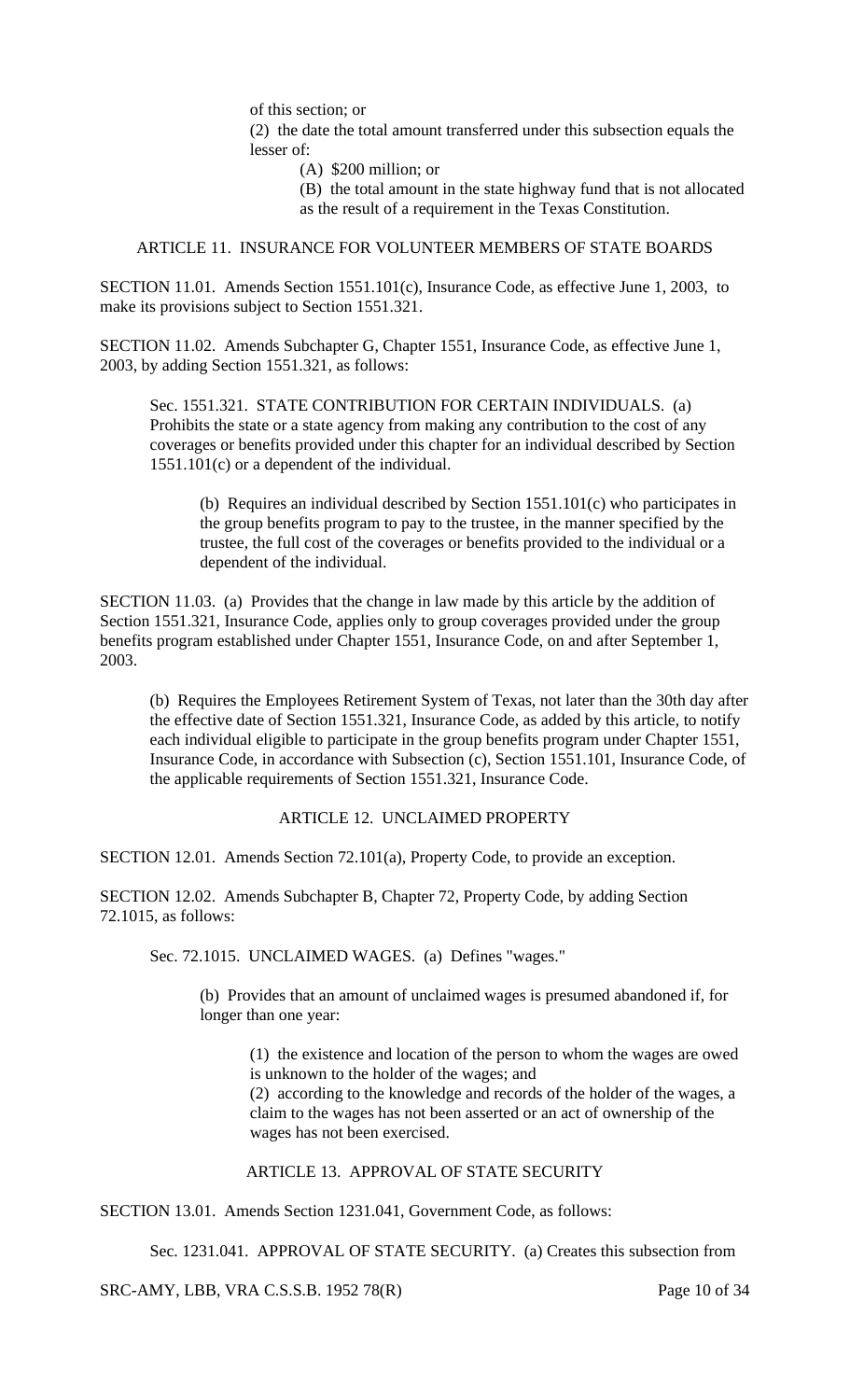existing text.

(b) Defines "state security."

# ARTICLE 14. JOINT EMERGENCY ORDERS RELATING TO STATE AGENCIES

SECTION 14.01. Amends Subchapter F, Chapter 401, Government Code, by adding Section 401.105, as follows:

Sec. 401.105. JOINT EMERGENCY ORDERS. (a) Defines "state agency."

(b) Authorizes the governor, after making a determination that an emergency exists, to submit to the Legislative Budget Board (LBB) a plan that:

(1) identifies the emergency in reasonable detail; and

(2) proposes changes in the organization and operations of a state agency that the governor considers necessary as a result of the emergency.

(c) Authorizes the governor and LBB to jointly issue an emergency order requiring the agency to implement the changes in its organization and operations as provided in the order, if LBB agrees with the governor's determination under Subsection (b).

(d) Provides that an emergency order issued jointly by the governor and LBB under this section has the force and effect of law.

(e) Authorizes the governor and LBB to jointly amend or rescind an emergency order issued under this section at any time.

#### ARTICLE 15. TEXAS HIGHER EDUCATION COORDINATING BOARD

SECTION 15.01. Amends Section 61.022, Education Code, as follows:

Sec. 61.022. MEMBERS OF BOARD; APPOINTMENT; TERMS OF OFFICE. Requires the board to consist of nine, rather than 18, members appointed by the governor so as to provide representation from all areas of the state with the advice and consent of the senate, and as the constitution provides. Provides that members of the board serve staggered six-year terms. Provides that the terms of one-third of the members expire August 31 of each odd-numbered year. Deletes existing text relating to the initial appointments to the board.

SECTION 15.02. Requires the governor on August 31, 2003, or September 1, 2003, to achieve an orderly transition from 18 to 9 positions on the Texas Higher Education Coordinating Board, to appoint only three persons to the coordinating board for terms expiring on August 31, 2009. Requires the governor, on, or as soon as possible after, August 31, 2005, to appoint only four members to the coordinating board for terms expiring on August 31, 2011. Requires the governor, on, or as soon as possible after, August 31, 2007, to appoint only two members to the coordinating board for terms expiring on August 31, 2013. Requires the governor, as terms on the coordinating board expire on and after August 31, 2009, to appoint three members to the coordinating board in accordance with Section 61.022, Education Code, as amended by this Act.

### ARTICLE 16. REVIEW OF UNIVERSITY SYSTEM ADMINISTRATION

SECTION 16.01. Amends Subchapter C, Chapter 61, Education Code, by adding Section 61.0515, as follows:

Sec. 61.0515. REVIEW OF UNIVERSITY SYSTEM ADMINISTRATION. (a) Requires the board to perform a review of the organization and operations of each university system office to:

SRC-AMY, LBB, VRA C.S.S.B. 1952 78(R) Page 11 of 34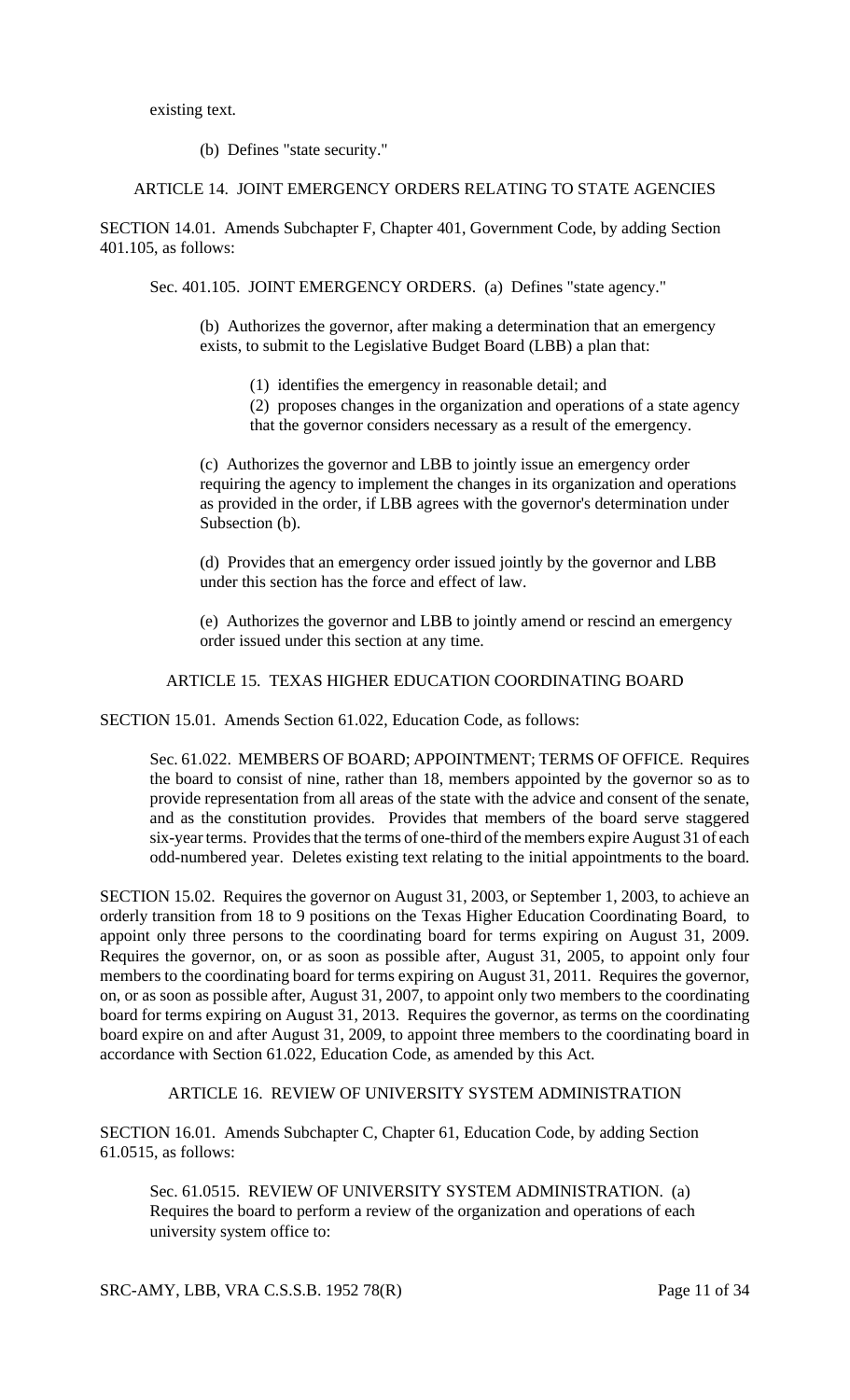(1) identify appropriate organizational structures for university systems and system offices;

(2) identify and quantify workforce and other resources at each system office used to provide services and functions common to each system office; and

(3) determine the extent to which system administration employees are performing services and functions that are also provided by employees of individual component institutions of each university system.

(b) Requires the board, in the review, to identify the number and types of administrative and executive positions in the administration of each university system, and examine each major function, service, or activity performed by certain university system offices.

(c) Requires the board, not later than November 1, 2004, to prepare a report of the review and deliver the report to the governor, lieutenant governor, speaker of the house of representatives, Legislative Budget Board, and chair of the standing committee of each house of the legislature with primary jurisdiction over higher education. Requires the board, in the report, to state its findings and identify opportunities for legislative and administrative action relating to:

(1) the reorganization of university system offices and functions;

(2) the consolidation or reorganization of university systems; and

(3) the consolidation or centralization of functions, services, or activities of university system offices.

(d) Requires the board, in the report, to identify potential reductions in personnel and other cost savings associated with each legislative or administrative action the board identifies under Subsection (c).

(e) Provides that this section expires September 1, 2005.

ARTICLE 17. FEES FOR RAIL SAFETY PROGRAM

SECTION 17.01. Amends Article 6448a, Revised Statutes, as follows:

Art. 6448a. IMPLEMENTATION OF FEDERAL RAILROAD SAFETY ACT OF 1970

Sec. 1. Creates this section from existing text.

Sec. 2. (a) Requires the Railroad Commission of Texas (RRC) by rule to adopt and provide for the collection of reasonable fees to be assessed annually against railroads operating within this state. Prohibits the amount of a fee imposed under this article from exceeding an amount estimated by RRC to be sufficient in the aggregate to recover the costs of administering RRC's rail safety program.

(b) Authorizes RRC, to provide for the equitable allocation of the cost of administering RRC's rail safety program among railroads, to consider the gross ton miles for railroad operations within this state for each railroad operating in the state when assessing a fee.

(c) Requires a fee collected under this section to be deposited to the credit of the general revenue fund.

# ARTICLE 18. TEXAS TRANSPORTATION INSTITUTE

SECTION 18.01. Amends Chapter 88, Education Code, by adding Subchapter D, as follows:

SRC-AMY, LBB, VRA C.S.S.B. 1952 78(R) Page 12 of 34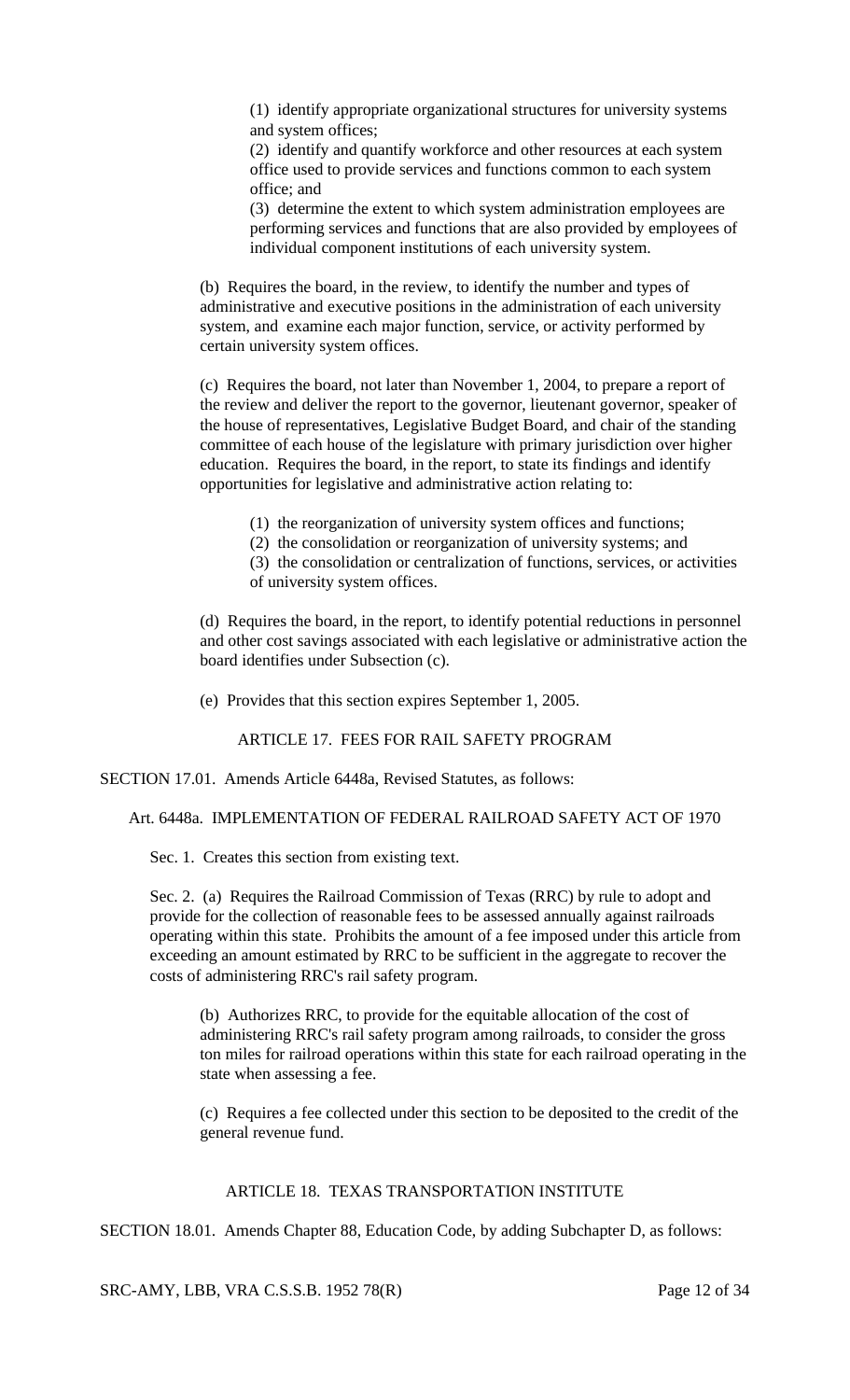#### SUBCHAPTER D. TEXAS TRANSPORTATION INSTITUTE

Sec. 88.301. DEFINITION. Defines "institute."

Sec. 88.302. FUNDING; LIMITATION ON GENERAL REVENUE. (a) Prohibits general revenue of the state from being appropriated or used to fund an activity or program of the institute if money from the state highway fund could lawfully be appropriated and used to fund the activity or program.

(b) Requires the board to include a description of each major activity or program of the center and a statement of the board's opinion whether the activity or program could be lawfully funded in whole or part by money from the state highway fund, in any request or proposal by the board to the legislature, Legislative Budget Board, or Texas Higher Education Coordinating Board for an appropriation for the institute.

SECTION 18.02. Provides that Section 88.302, Education Code, as added by this article, does not affect the validity of an appropriation made to the Texas Transportation Institute before the effective date of this article or the use of the appropriated money by the institution.

### ARTICLE 19. WRITTEN COMMENTS BY THE GENERAL LAND OFFICE ON TEXAS BUILDING AND PROCUREMENT COMMISSION LEASES

#### SECTION 19.01. Repealer:

- (1) Section 2165.154 (Comment by General Land Office), Government Code; and
- (2) Section 2165.204 (Comment by General Land Office), Government Code.

#### ARTICLE 20. DEFINITION OF RECYCLED PRODUCT

SECTION 20.01. Amends Section 2155.445, Government Code, by adding Subsection (d) to provide that in addition to the products covered by the definition adopted by rule under this section, in this section "recycled product" includes recycled steel products. Provides that the preference for recycled steel products under this section applies also to products purchased in connection with projects described by Section 2166.003.

### ARTICLE 21. TEXAS INNOCENCE COMMISSION

SECTION 21.01. Amends Chapter 43, Code of Criminal Procedure, by adding Article 43.27, as follows:

#### Art. 43.27. TEXAS INNOCENCE COMMISSION

Sec. 1. CREATION. Provides that the Texas Innocence Commission is created on the date the governor determines the need for the creation of the commission.

Sec. 2. COMPOSITION. (a) Provides that the commission is composed of nine members. Requires the governor to appoint two members, one of whom must be a dean of a law school and one of whom must be a law enforcement officer. Requires the attorney general to appoint one member, who must be an attorney who represents the state in the prosecution of felonies. Requires the chair of the criminal justice committee of the senate to appoint one member, who may be a member of the legislature. Requires the chair of the criminal jurisprudence committee of the house of representatives to appoint one member, who may be a member of the legislature. Requires the chief justice of the supreme court to appoint one member, who must be a member of the judiciary. Requires the chancellor of The University of Texas System to appoint two members, one who must be a law professor and one who must work in the forensic science field. Requires the Texas Criminal Defense Lawyers Association to appoint one member, who must be a criminal defense lawyer.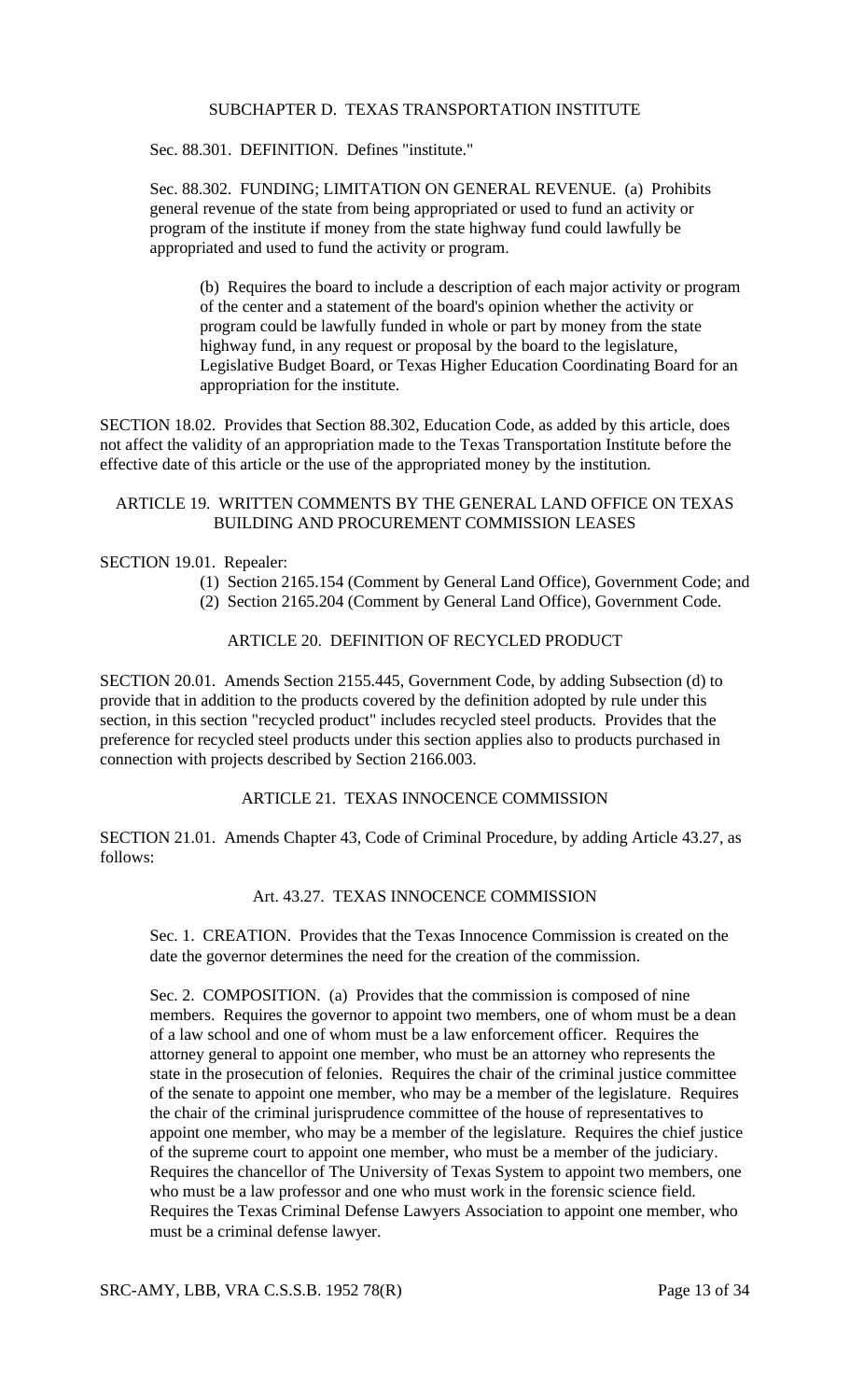(b) Provides that each member serves a two-year term.

(c) Requires the governor to designate a member to serve as presiding officer.

Sec. 3. DUTIES. (a) Requires the commission to investigate thoroughly all post-conviction exonerations, including convictions vacated based on a plea to time served, to:

> (1) ascertain errors and defects in the criminal procedure used to prosecute the defendant's case at issue;

(2) identify errors and defects in the criminal justice process in this state generally;

(3) develop solutions and methods to correct the identified errors and defects; and

(4) identify procedures and programs to prevent future wrongful convictions.

(b) Authorizes the commission to enter into contracts for research services as considered necessary to complete the investigation of a particular case, including forensic testing and autopsies.

(c) Authorizes the commission to administer oaths and issue subpoenas, signed by the presiding officer, to compel the production of documents and the attendance of witnesses as considered necessary to conduct a thorough investigation. Requires a subpoena of the commission to be served by a peace officer in the manner in which district court subpoenas are served. Requires a district court of Travis County to compel compliance with the subpoena in the same manner as for district court subpoenas, on application of the commission.

Sec. 4. REPORT. (a) Requires the commission to compile a detailed annual report of its findings and recommendations, including any proposed legislation to implement procedures and programs to prevent future wrongful convictions.

(b) Requires the report to be made available to the public on request.

(c) Prohibits the findings and recommendations contained in the report from being used as binding evidence in a subsequent civil or criminal proceeding.

Sec. 5. SUBMISSION. Requires the commission to submit the report described by Section 4 to the governor, the lieutenant governor, and the speaker of the house of representatives not later than December 1 of each even-numbered year.

Sec. 6. RESPONSE. Requires the governor, lieutenant governor, and speaker of the house of representatives, not later than the 60th day after the date of receipt of the report required by this article, to singly or jointly, issue a formal written response to the findings and recommendations of the commission.

Sec. 7. REIMBURSEMENT. Provides that a member of the commission is not entitled to compensation but is entitled to reimbursement for the member's travel expenses as provided by Chapter 660, Government Code, and the General Appropriations Act.

Sec. 8. ASSISTANCE. Requires the Texas Legislative Council, the Legislative Budget Board, the Criminal Justice Policy Council, and The University of Texas at Austin to assist the commission in performing the commission's duties.

Sec. 9. OTHER LAW. Provides that the commission is not subject to Chapter 2110, Government Code.

SECTION 21.02. Requires the appointments to the Texas Innocence Commission as required by

SRC-AMY, LBB, VRA C.S.S.B. 1952 78(R) Page 14 of 34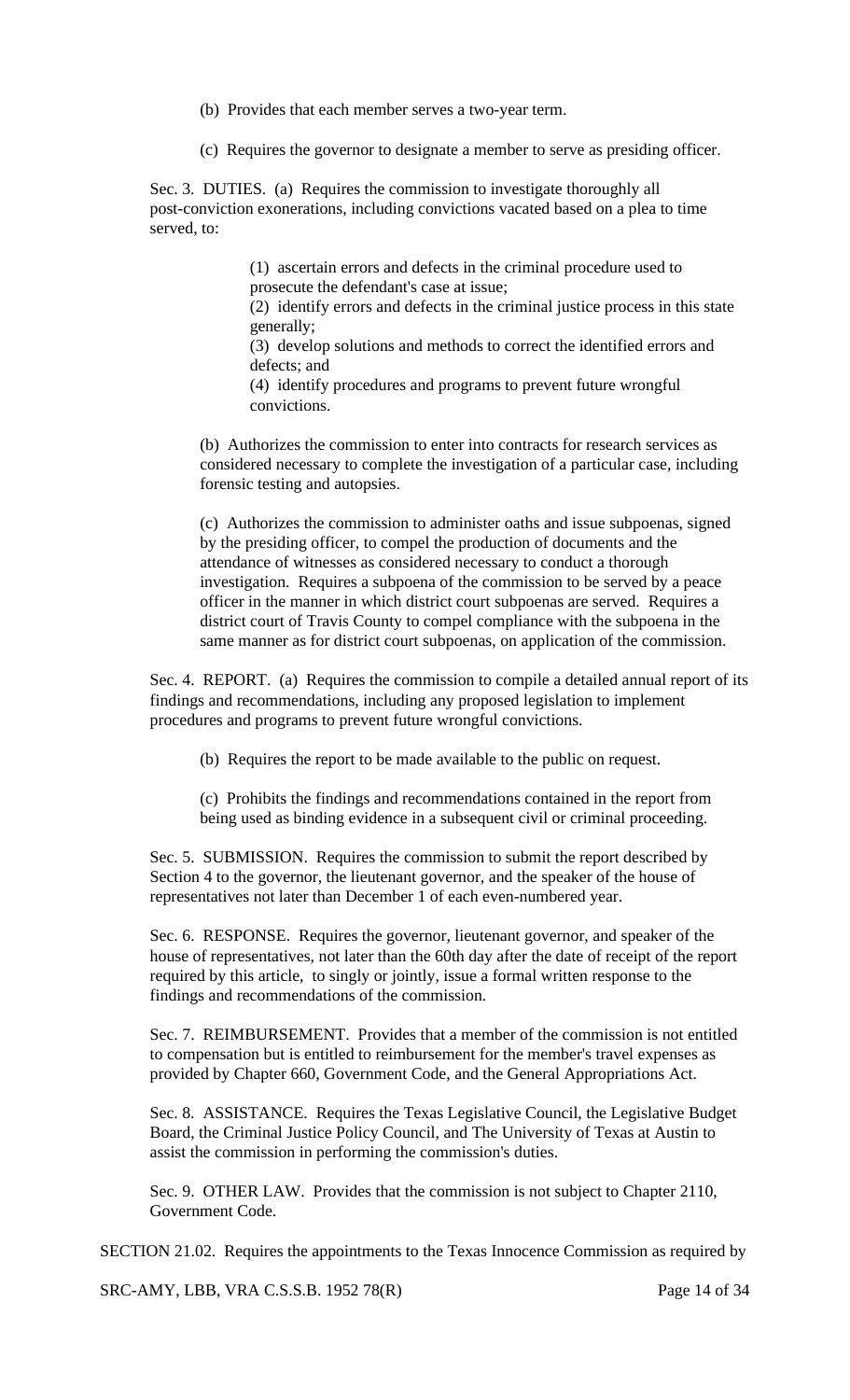Article 43.27, Code of Criminal Procedure, as added by this article, to be made not later than the 60th day after the effective date of this article.

### ARTICLE 22. ECONOMIC DEVELOPMENT PROGRAMS

SECTION 22.01. Amends Subchapter B, Chapter 481, Government Code, by adding Section 481.0215, as follows:

Sec. 481.0215. COORDINATION OF ECONOMIC DEVELOPMENT EFFORTS. (a) Requires the executive director of the department to work with the legislature and state agencies to identify grants and programs at all levels of government and to maximize access to federal funds for economic development.

(b) Requires the executive director of the department, at the direction of the governor, to work with each state agency that administers a program relating to job training or job creation, including the Texas Workforce Commission, the Council on Workforce and Economic Competitiveness, the Department of Agriculture, and the Office of Rural Affairs, to address the challenges facing the agencies relating to job training and job creation.

(c) Authorizes the executive director of the department to form partnerships or enter into agreements with private entities and develop connections with existing businesses in this state for the purpose of improving the marketing of this state through networking and clarifying the potential of the businesses for expansion.

SECTION 22.02. Amends Subchapter E, Chapter 481, Government Code, by adding Section 481.078, as follows:

Sec. 481.078. TEXAS ENTERPRISE FUND. (a) Provides that the Texas enterprise fund is an account in the general revenue fund.

(b) Requires the following amounts to be deposited in the fund:

- (1) any amounts appropriated by the legislature for the fund;
- (2) interest earned on the investment of money in the fund; and
- (3) gifts, grants, and other donations received for the fund.

(c) Authorizes the fund to be used for economic development, infrastructure development, community development, job training programs, and business incentives.

(d) Authorizes the fund to be temporarily used by the comptroller for cash management purposes.

(e) Authorizes the governor to negotiate on behalf of the state to grant money from the fund and provides that the governor may only direct the use of money from the fund with the express written consent of the Legislative Budget Board.

(f) Authorizes the governor, before granting money from the fund, to enter into a written agreement with the entity being granted funds specifying that:

(1) if all or any portion of the amount of the grant is used to build infrastructure or make any other type of capital improvement, the state must:

(A) retain a lien or other interest in the capital improvement in proportion to the percentage of the grant amount used to pay for the capital improvement; and

(B) ensure that if the capital improvement is sold, the recipient repays the department, with interest at the agreed rate and terms,

SRC-AMY, LBB, VRA C.S.S.B. 1952 78(R) Page 15 of 34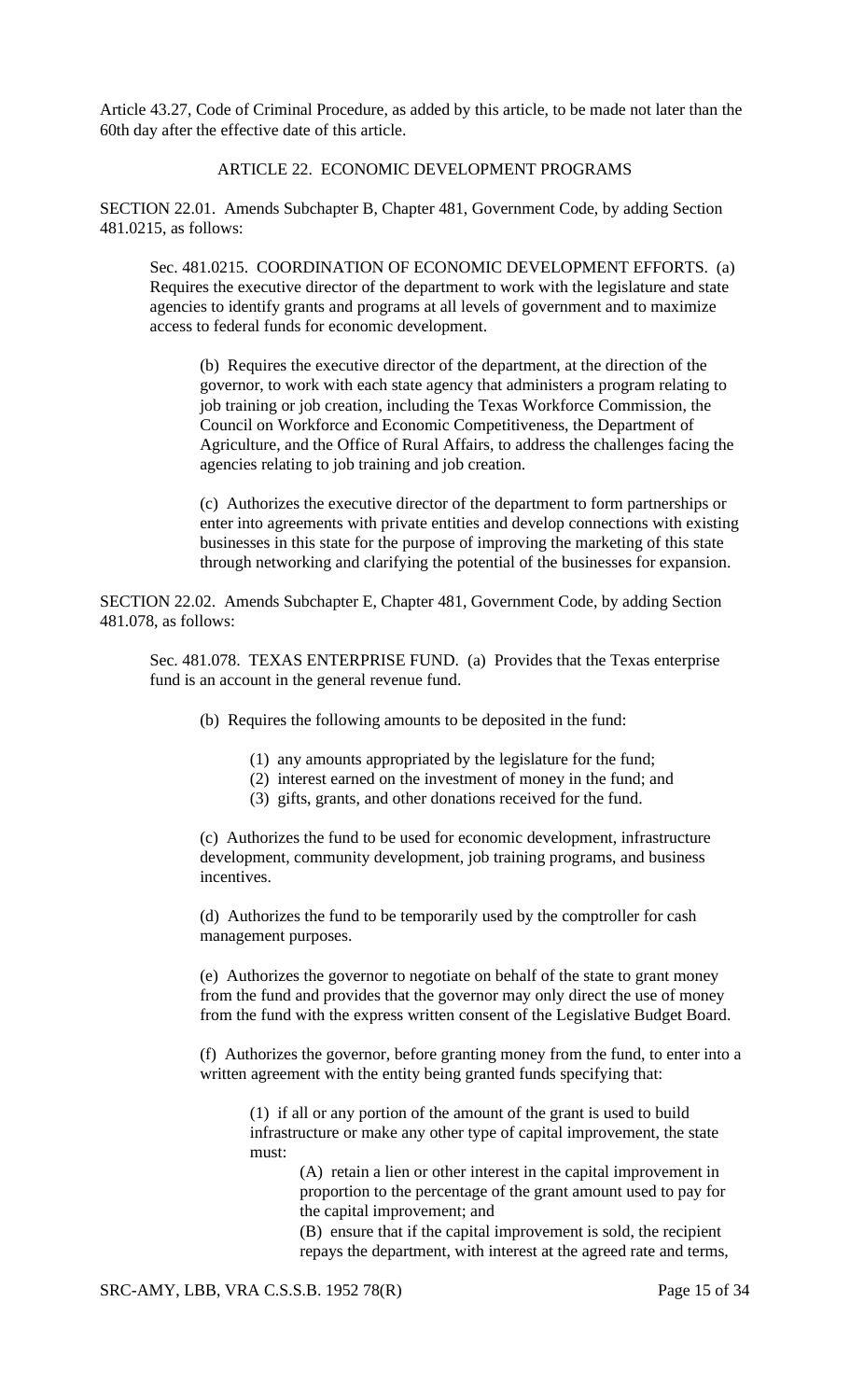any state money used to pay for the capital improvement and shares with this state a proportionate amount of any profit realized from the sale; and

(2) if, on the expiration of a date provided in the agreement, the grant recipient fails to use an amount awarded under this section for any of the purposes for which the grant was intended, the recipient shall repay that amount and any related interest to the state at the agreed rate and on the agreed terms.

SECTION 22.03. Amends Subchapter K, Chapter 481, Government Code, by adding Section 481.169, as follows:

Sec. 481.169. ADVISORY BOARD OF ECONOMIC DEVELOPMENT STAKEHOLDERS. (a) Provides that an advisory board of economic development stakeholders is created to assist the department.

(b) Provides that the advisory board is composed of seven members who serve staggered four-year terms. Requires the governor to appoint three members, the lieutenant governor to appoint two members, and the speaker of the house of representatives to appoint two members to the advisory board. Requires the governor, lieutenant governor, and speaker of the house of representatives to each appoint one of the initial members to a two-year term. Requires, thereafter, each member of the advisory board to be appointed to a four-year term.

(c) Requires the advisory board to collect and disseminate information on federal, state, local, and private community economic development programs, including loans, grants, and other funding sources.

SECTION 22.04. Amends Section 311.0125, Tax Code, by adding Subsection (e) to authorize the Texas Department of Economic Development to recommend that a taxing unit enter into a tax abatement agreement with a person under this chapter. Requires the board of directors of the reinvestment zone and the governing body of a taxing unit, in determining whether to approve an agreement to abate taxes on real property in a reinvestment zone under Subsection (b), to consider any recommendation made by the Texas Department of Economic Development.

SECTION 22.05. Amends Section 312.204, Tax Code, by adding Subsection (g) to authorize the Texas Department of Economic Development to recommend that a taxing unit enter into a tax abatement agreement with a person under this chapter. Requires the governing body of a municipality, in determining whether to enter into a tax abatement agreement under this section, to consider any recommendation made by the Texas Department of Economic Development.

SECTION 22.06. Amends Section 312.402, Tax Code, by adding Subsection (f) to authorize the Texas Department of Economic Development to recommend that a taxing unit enter into a tax abatement agreement with a person under this chapter. Requires the commissioners court of a county, in determining whether to enter into a tax abatement agreement under this section, to consider any recommendation made by the Texas Department of Economic Development.

SECTION 22.07. Amends Section 313.025, Tax Code, by adding Subsection (g) to authorize the Texas Department of Economic Development to recommend that a school district grant a person a limitation on appraised value under this chapter. Requires the governing body of the school district, in determining whether to grant an application, to consider any recommendation made by the Texas Department of Economic Development.

### ARTICLE 23. BOARD OF PARDONS AND PAROLES

SECTION 23.01. Amends Section 508.001, Government Code, by amending Subdivision (8) and adding Subdivision (10) as follows:

(8) Defines "parole commissioner." Deletes the definition of "policy board."

SRC-AMY, LBB, VRA C.S.S.B. 1952 78(R) Page 16 of 34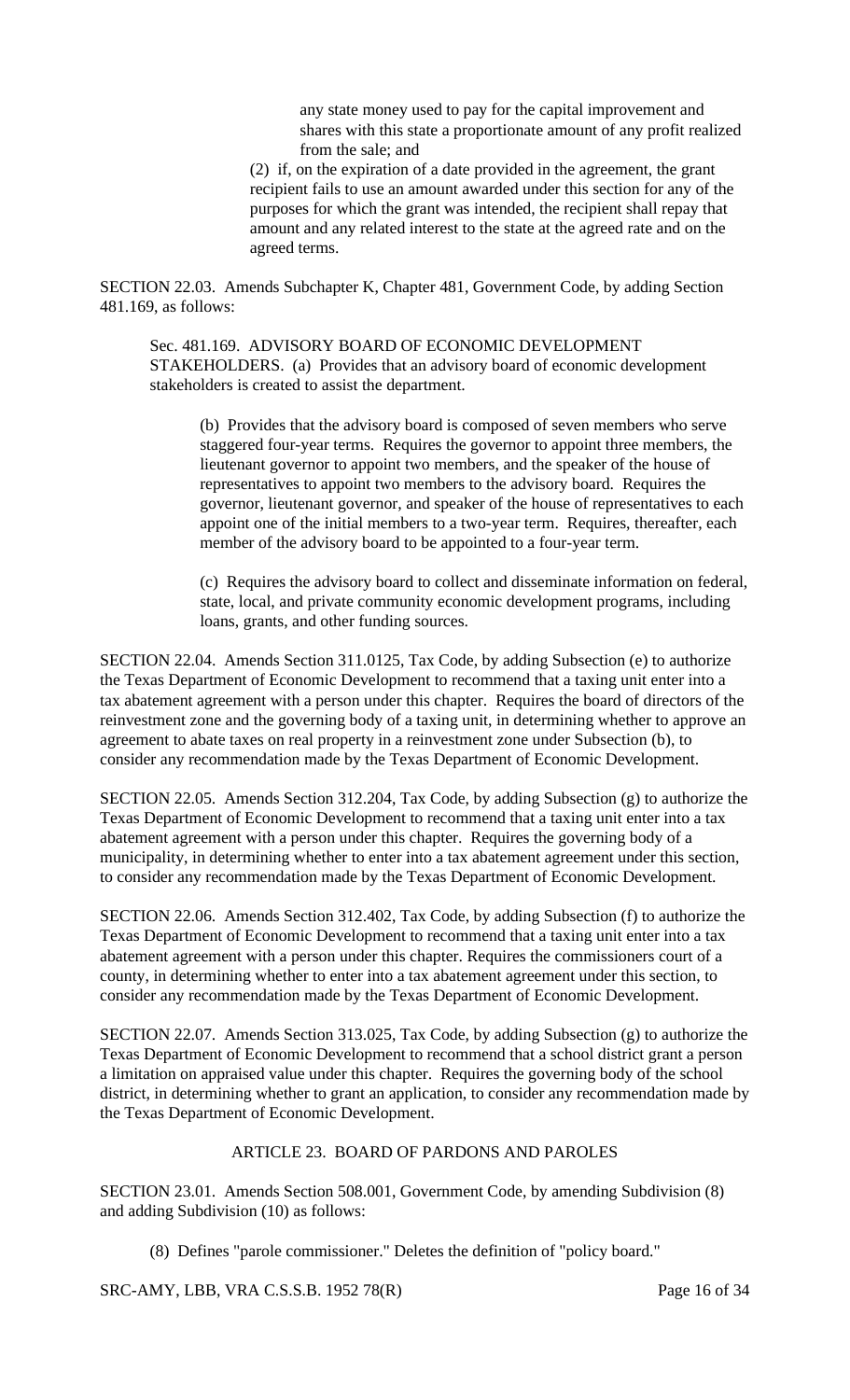(10) Defines "presiding officer."

SECTION 23.02. Amends Section 508.031(a), Government Code, as follows:

(a) Provides that the Texas Board of Pardons and Paroles (board) consists of seven rather than 18 members appointed by the governor with the advice and consent of the senate.

SECTION 23.03. Amends Section 508.034, Government Code, as follows:

Sec. 508.034. GROUNDS FOR REMOVAL. (a) Sets forth grounds for removal from the board that for a member, to include that a member is absent from more than half of the regularly scheduled board or panel meetings that the member is eligible to attend during each calendar year, except when the absence is excused by rather than by majority vote of the presiding officer, rather than of the board. Deletes existing Subsection (b) regarding a particular ground for removal, and renumbers subsequent subsection accordingly.

(b) Requires the board administrator or the board administrator's designee to provide to members of the board, rather than to members of the policy board, and to employees, as often as necessary, information regarding their qualification for office or employment under this chapter and their responsibilities under applicable laws relating to standards of conduct for state officers or employees.

(c) Provides that the validity of an action of the board or panel is not affected by the fact that the action is taken when a ground for removal of a board member exists. Deletes existing text regarding the policy board not being affected by the fact that the action is taken when a ground for removal of a member of the policy board exists.

(d) Redesignated from Subsection (e), with no change to this subsection.

(e) Redesignated from Subsection (f). Provides that it is a ground for removal from the board that a member fails to comply with policies or rules adopted by the board, rather than by the policy board.

SECTION 23.04. Amends Section 508.035, Government Code, by amending Subsection (c) and adding Subsection (d), as follows:

(c) Provides that the presiding officer reports directly to the governor and serves as the administrative head of the board, rather than the head of the policy board and the board.

(d) Authorizes the presiding officer to: delegate responsibilities and authority to other members of the board, parole commissioners, or to employees of the board; appoint advisory committees from the membership of the board or from parole commissioners to further the efficient administration of board business; and establish policies and procedures to further the efficient administration of the business of the board.

SECTION 23.05. Amends Section 508.036, Government Code, as follows:

Sec. 508.036. New heading: GENERAL ADMINISTRATIVE DUTIES. (a) Sets forth the administrative duties of the presiding officer. Deletes existing text regarding the governor designating six members of the board to serve as the Board of Pardons and Paroles Policy Board. Deletes existing text requiring the governor to designate the presiding officer of the board as one of the six members of the policy board, and requiring the presiding officer of the board to serve as presiding officer of the policy board. Deletes text regarding service on the policy board being an additional duty of office for members appointed to the policy board. Deletes existing text regarding members of the board designated as members of the policy board serving on the policy board for six-year

SRC-AMY, LBB, VRA C.S.S.B. 1952 78(R) Page 17 of 34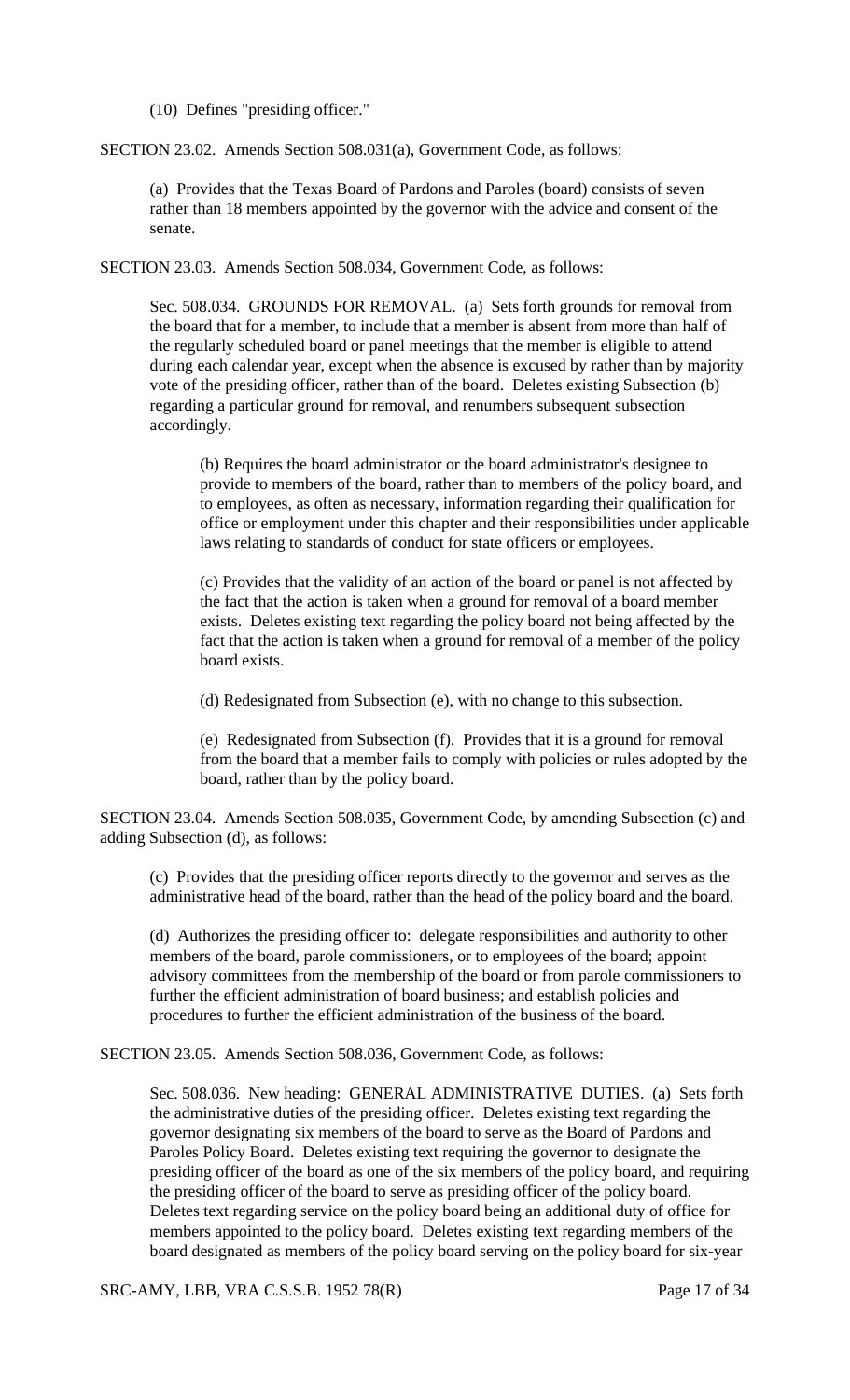terms that are concurrent with their six-year terms on the board, with the service of two members expiring February 1 of each odd-numbered year.

(b) Requires the board to:

(1) adopt rules relating to the decision-making processes used by the board and parole panels;

(2) prepare information of public interest describing the functions of the board and make the information available to the public and appropriate state agencies;

(3) comply with federal and state laws related to program and facility accessibility; and

(4) prepare annually a complete and detailed written report that meets the reporting requirements applicable to financial reporting provided in the General Appropriations Act and accounts for all funds received and disbursed by the board during the preceding fiscal year.

(c) Requires the board administrator to prepare and maintain a written plan that describes how a person who does not speak English can be provided reasonable access to the board's programs and services.

(d) Provides that the board, in performing its duties, is subject to the open meetings law, Chapter 551, and the administrative procedure law, Chapter 2001. Provides that this subsection does not affect the provisions of Section 2001.223 exempting hearings and interviews conducted by the board or the division from Section 2001.038 and Subchapters C-H, Chapter 2001.

SECTION 23.06. Amends Section 508.0362, Government Code, as follows:

Sec. 508.0362. TRAINING REQUIRED. (a)(1) Makes conforming changes.

(a)(2) Prohibits a parole commissioner employed by the board from voting or deliberating on a matter described by Section 508.0441 until the person completes at least one course of a training program that complies with this section.

(b) Requires a training program to provide information to the person regarding: certain items including the role and functions of the board and parole commissioners. Makes conforming changes.

SECTION 23.07. Amends Section 508.040(a), Government Code, as follows:

(a) Provides that the presiding officer is responsible for the employment and supervision of, rather than requires the policy board to employ and supervise:

- (1) parole commissioners;
- (2) a general counsel to the board;
- (3) a board administrator to manage the day-to-day activities of the board;
- (4) hearing officers;
- (5) personnel to assist in clemency and hearing matters; and
- (6) secretarial or clerical personnel.
- Makes conforming changes.

SECTION 23.08. Amends Section 508.041, Government Code, as follows:

Sec. 508.041. DESIGNEE TRAINING; HANDBOOK. (a) Makes conforming changes.

(c) Makes a conforming change.

SECTION 23.09. Amends Section 508.042, Government Code, as follows:

SRC-AMY, LBB, VRA C.S.S.B. 1952 78(R) Page 18 of 34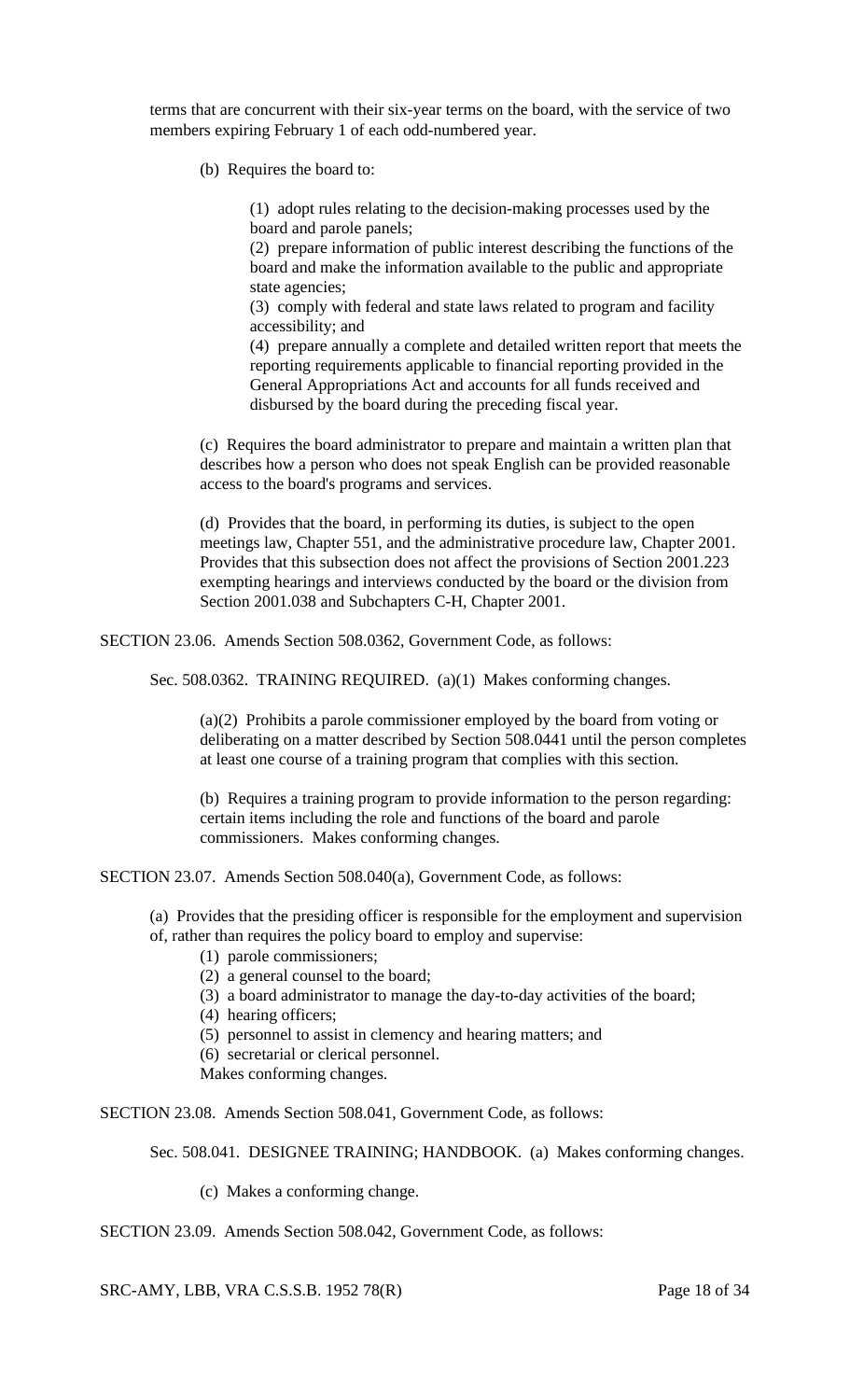Sec. 508.042. New heading: TRAINING PROGRAM FOR MEMBERS AND PAROLE COMMISSIONERS. (a) Makes conforming changes.

(b)(1) Makes a conforming change.

(2) Prohibits a new parole commissioner from participating in a vote of a panel until the commissioner completes the program. Provides that this subdivision does not apply to a new parole commissioner who as a board member completed the program.

SECTION 23.10. Amends Subchapter B, Chapter 508, Government Code, by amending Section 508.044 and adding Section 508.0441, as follows:

Sec. 508.044. POWERS AND DUTIES OF BOARD. Requires a board member to give full time to the duties of the member's office, including duties imposed on the board by the Texas Constitution and other law. Combines existing Subsections (a) and (b).

Sec. 508.0441. New heading: RELEASE AND REVOCATION DUTIES. (a) Requires board members and parole commissioners to make certain determinations.

(b) Redesignated from Section 508.044(c). Requires the board, rather than the policy board, to develop and implement a policy that clearly defines circumstances under which a board member or parole commissioner should disqualify himself or herself from voting on certain decisions.

(c) Makes conforming changes.

(d) Redesignated from Section 508.044(e). Authorizes the presiding officer, rather than the policy board to provide a written plan for the administrative review of actions taken by a parole panel by a review panel, rather than the entire membership or by a subset of the entire membership of the board. Makes conforming changes.

(e) Redesignated from Section 508.044(f). Makes a conforming change.

SECTION 23.11. Amends Section 508.045, Government Code, as follows:

Sec. 508.045. PAROLE PANELS. (a) Requires board members and parole commissioners, except as provided by Section 508.046, to act in panels composed of three, rather than three persons each, in certain matters.

(b) Requires the presiding officer, rather than the presiding officer of the board, to designate the composition of each panel, and authorizes the presiding officer to designate panels composed only of board members, composed only of parole commissioners, or composed of any combination of members and parole commissioners.

(c) No change to this subsection.

SECTION 23.12. Amends Section 508.047(a), Government Code, to make a conforming change.

SECTION 23.13. Amends Section 508.047(b), Government Code, to provide that except as provided by Article 48.011, Code of Criminal Procedure, the members of the board are not required to meet as a body to perform the members' duties in clemency matters.

SECTION 23.14. Amends Section 508.049, Government Code, to make conforming changes.

SECTION 23.15. Amends Section 508.082, Government Code, to make conforming changes.

SRC-AMY, LBB, VRA C.S.S.B. 1952 78(R) Page 19 of 34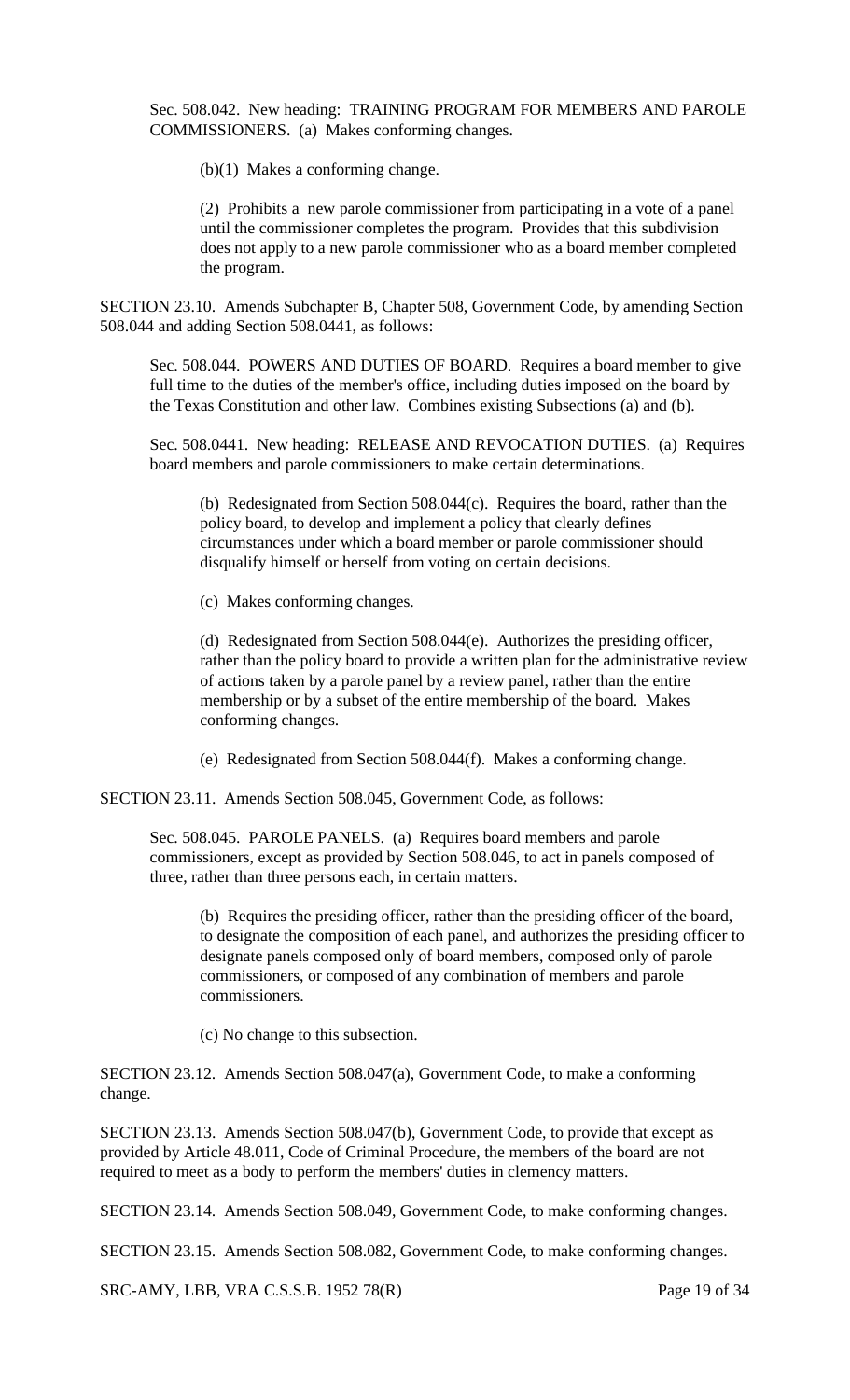SECTION 23.16. Amends Section 508.144(b), Government Code, to make conforming changes.

SECTION 23.17. Amends Section 508.153(b), Government Code, to make conforming changes.

SECTION 23.18. Amends Section 508.281(a), Government Code, is amended make a conforming change.

SECTION 23.19. Amends Section 508.313(c), Government Code, to make a conforming change.

SECTION 23.20. Amends Section 492.0131, Government Code, as follows:

Sec. 492.0131. PAROLE RULES, POLICIES, PROCEDURES. Requires the board and the presiding officer of the Board of Pardons and Paroles, rather than the Board of Pardons and Paroles, to jointly review all rules, policies, and procedures of the department and the Board of Pardons and Paroles that relate to or affect the operation of the parole process. Requires the board and the presiding officer of the Board of Pardons and Paroles, rather than the policy board, to identify areas of inconsistency between the Texas Department of Criminal Justice and the Board of Pardons and Paroles and to amend rules or change policies and procedures as necessary for consistent operation of the parole process.

SECTION 23.21. Amends Section 551.124, Government Code, as follows:

Sec. 551.124. BOARD OF PARDONS AND PAROLES. Provides that other than the deliberations of the board, the proceedings at the telephone conference call hearing are required to be recorded and made available to the public in the same manner as if the members of the board had met as a body to hold the hearing.

SECTION 23.22. Amends Chapter 48, Code of Criminal Procedure, by adding Article 48.011, as follows:

Art. 48.011. MEETINGS: CAPITAL CASE. (a) Requires the members of the Board of Pardons and Paroles, in a capital case, to perform the members' duties in clemency matters by meeting as a body or by participating in a telephone conference call as permitted by Section 551.124, Government Code.

(b) Requires the Board of Pardons and Paroles to deliberate privately, but at the conclusion of deliberations each board member to announce publicly the member's individual decision as to whether to recommend clemency and to sign the member's name with the member's written recommendation and reasons for that recommendation.

(c) Requires the Board of Pardons and Paroles to adopt rules as necessary to implement the requirements of this article.

SECTION 23.23. Repealer: Section 508.0361 (Policy Board: General Administrative Provisions), Government Code.

SECTION 23.24. (a) Requires the governor to appoint new members to the Board of Pardons and Paroles on or before January 1, 2004, and provides that the terms of members serving on December 31, 2003, expire on the appointment of the new members. Authorizes the governor to appoint but does not require the governor to appoint as new members persons who served on the board before January 1, 2004.

(b) Requires the governor to appoint, of the new members of the Board of Pardons and Paroles, two to serve terms expiring February 1, 2005, two to serve terms expiring February 1, 2007, and three to serve terms expiring February 1, 2009. Provides that on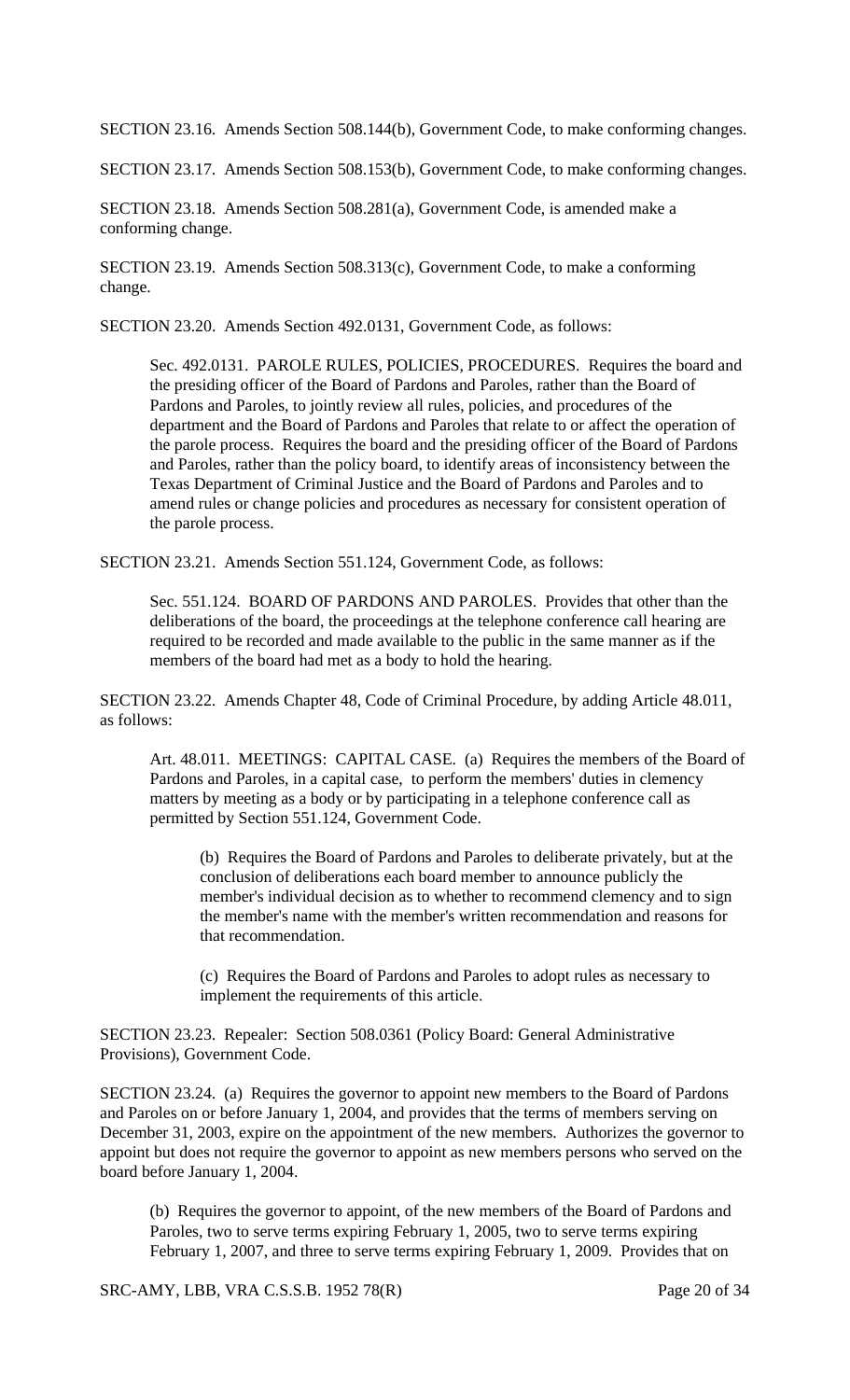the expiration of the terms of the initial members of the new board, the term of a member appointed by the governor is six years.

(c) Provides that on September 1, 2003, a rule of the Board of Pardons and Paroles Policy Board is a rule of the Board of Pardons and Paroles.

SECTION 23.25. (a) Provides that the changes in law made by Sections 23.13, 23.21, and 23.22 of this article apply only to a consideration by the Board of Pardons and Paroles regarding a clemency matter in a capital case that occurs on or after the effective date of this article.

(b) Requires the Board of Pardons and Paroles to adopt the rules required by Subsection (c), Article 48.011, Code of Criminal Procedure, as added by this article, not later than October 1, 2003.

ARTICLE 24. TEACHER PAPERWORK AND EDUCATION PROGRAMS

SECTION 24.01. Amends Section 11.164, Education Code, as follows:

Sec. 11.164. New heading: RESTRICTING WRITTEN INFORMATION. (a) Requires the board of trustees of each school district to limit redundant requests for information, and the number and length of written reports that a classroom teacher is required to prepare, rather than requiring on an annual basis the board of trustees of each school district to, after soliciting recommendations from each campus level committee and the district level committee, consider the number and length of written reports that employees of the district are required to prepare. Provides that a classroom teacher may not be required to prepare any written information other than certain specific information.

(b) Requires the board of trustees to review paperwork requirements imposed on classroom teachers and to transfer to existing noninstructional staff a reporting task that can reasonably be accomplished by that staff.

(c) Provides that this section does not preclude a school district from collecting essential information, in addition to information specified under Subsection (a), from a classroom teacher on agreement between the classroom teacher and the district.

SECTION 24.02. Amends Subchapter C, Chapter 29, Education Code, by adding Section 29.089, as follows:

Sec. 29.089. MENTORING SERVICES PROGRAM. (a) Authorizes each school district to provide a mentoring services program to students at risk of dropping out of school, as defined by Section 29.081.

(b) Requires a district that provides a mentoring services program using funds allocated under Section 42.152 to meet standards adopted by the governor under the mentoring initiative established by the governor.

(c) Requires the board of trustees of the district to obtain the consent of a student's parent or guardian before allowing the student to participate in the program.

(d) Authorizes the board of trustees of the district to arrange for any public or private community-based organization to come to the district's schools and implement the program.

SECTION 24.03. Amends Section 42.152, Education Code, by adding Subsection (c-1), as follows:

(c-1) Authorizes funds allocated under this section, notwithstanding Subsection (c), to

SRC-AMY, LBB, VRA C.S.S.B. 1952 78(R) Page 21 of 34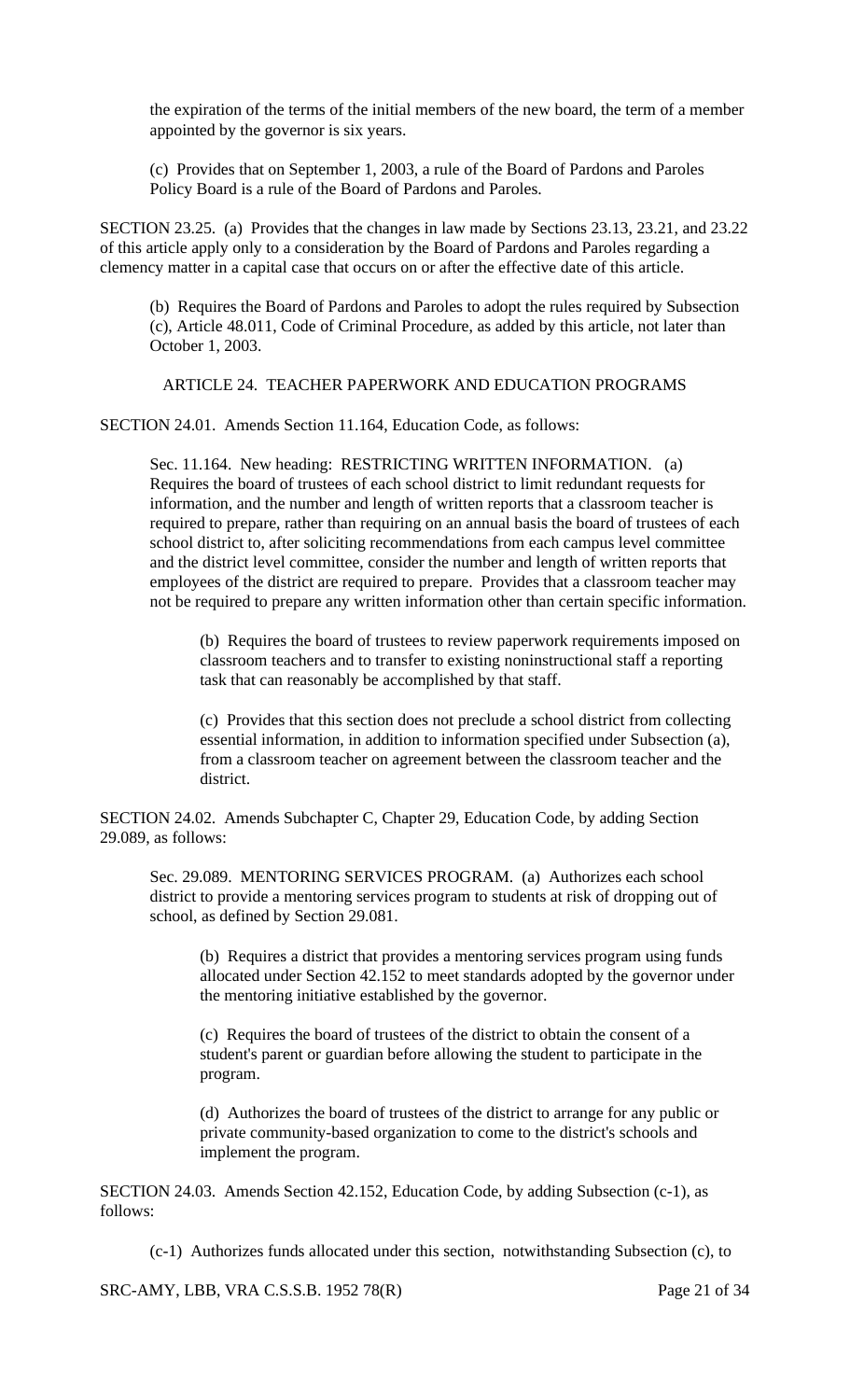be used to fund a district's mentoring services program under Section 29.089.

SECTION 24.04. (a) Provides that Section 11.164, Education Code, as amended by this article, applies beginning with the 2003-2004 school year.

(b) Provides that Section 24.01 of this Act takes effect immediately if this Act receives a vote of two-thirds of all the members elected to each house, as provided by Section 39, Article III, Texas Constitution. Provides that if this Act does not receive the vote necessary for immediate effect, Section 24.01 of this Act takes effect September 1, 2003.

#### ARTICLE 25. TEXAS B-ON-TIME LOAN PROGRAM

SECTION 25.01. Amends Chapter 56, Education Code, by adding Subchapter Q, as follows:

SUBCHAPTER Q. TEXAS B-ON-TIME LOAN PROGRAM

Sec. 56.451. DEFINITIONS. Defines "coordinating board," "eligible institution," and "general academic teaching institution."

Sec. 56.452. PROGRAM NAME; PURPOSE. (a) Provides that the student loan program authorized by this subchapter is known as the Texas B-On-time loan program, and an individual loan awarded under this subchapter is known as a Texas B-On-time loan.

(b) Provides that the purpose of this subchapter is to provide no-interest loans to eligible students to enable those students to attend all public and private or independent institutions of higher education in this state.

Sec. 56.453. ADMINISTRATION OF PROGRAM; RULES. (a) Requires the coordinating board to: administer the Texas B-On-time loan program; determine the repayment and other terms of a Texas B-On-time loan; and, in consultation with the student financial aid officers of eligible institutions, adopt any rules necessary to implement the program or this subchapter.

(b) Authorizes the coordinating board to charge and collect a loan origination fee from a person who receives a Texas B-On-time loan to be used by the board to pay for the operating expenses for making loans under this subchapter.

(c) Prohibits the total amount of Texas B-On-time loans awarded from exceeding the amount available in the Texas B-On-time student loan account under Section 56.463.

Sec. 56.454. PERSONS NOT ELIGIBLE. (a) Provides that a person is not eligible to receive a Texas B-On-time loan if the person has been granted a baccalaureate degree.

(b) Prohibits a person from receiving a Texas B-On-time loan for more than 150 semester credit hours or the equivalent.

Sec. 56.455. INITIAL ELIGIBILITY FOR LOAN. Sets forth the initial requirements for eligibility for a Texas B-On-time loan.

Sec. 56.456. CONTINUING ELIGIBILITY AND ACADEMIC PERFORMANCE REQUIREMENTS. (a) Provides that after initially qualifying for a Texas B-On-time loan, a person may continue to receive a Texas B-On-time loan for each semester or term in which the person is enrolled at an eligible institution only if the person meets certain requirements.

(b) Provides that if a person fails to meet any of the requirements of Subsection (a) after the completion of any semester or term, the person may not receive a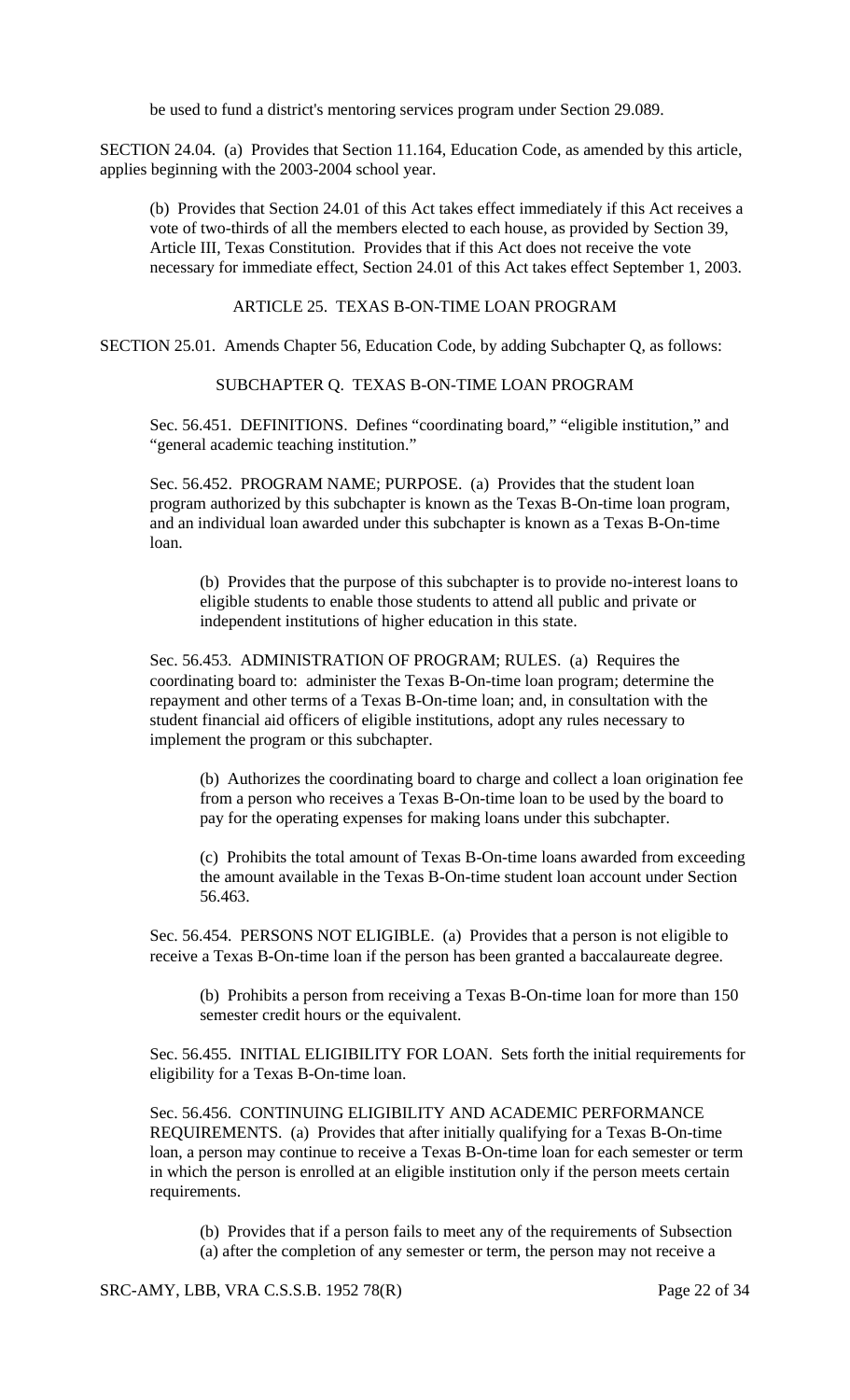Texas B-On-time loan for the next semester or term in which the person enrolls. Provides that a person may become eligible to receive a Texas B-On-time loan in a subsequent semester or term if the person meets certain requirements.

(c) Provides that a person who is eligible to receive a Texas B-On-time loan continues to remain eligible to receive the Texas B-On-time loan if the person enrolls in or transfers to another eligible institution.

(d) Provides that a person who qualifies for and subsequently receives a Texas B-On-time loan, who receives an undergraduate certificate or associate degree, and who, not later than the 12th month after the month the person receives the certificate or degree, enrolls in a program leading to a higher-level undergraduate degree continues to be eligible for a Texas B-On-time loan to the extent other eligibility requirements are met.

Sec. 56.457. WAIVER OF COURSE LOAD REQUIREMENT. (a) Requires the coordinating board to adopt rules to allow a person who is otherwise eligible to receive a Texas B-On-time loan, in the event of a hardship or other good cause, to receive a Texas B-On-time loan while enrolled in a number of semester credit hours that is less than the number of semester credit hours required under Section 56.455 or 56.456, as applicable.

(b) Prohibits the coordinating board from allowing a person to receive a Texas B-On-time loan while enrolled in fewer than six semester credit hours.

Sec. 56.458. LOAN USE. Authorizes a person receiving a Texas B-On-time loan to use the money to pay for any usual and customary costs of attendance at an eligible institution incurred by the student, including tuition, fees, books, and room and board.

Sec. 56.459. LOAN AMOUNT. (a) Provides that the amount of a Texas B-On-time loan for a semester or term for a student enrolled full-time at an eligible institution other than an institution covered by Subsection (b), (c), or (d) is an amount determined by the coordinating board as the average statewide amount of tuition and required fees that a resident student enrolled full-time in an undergraduate degree program would be charged for that semester or term at general academic teaching institutions.

(b) Provides that the amount of a Texas B-On-time loan for a student enrolled full-time at a private or independent institution of higher education is an amount determined by the coordinating board as the average statewide amount of tuition and required fees that a resident student enrolled full-time in an undergraduate degree program would be charged for that semester or term at general academic teaching institutions.

(c) Provides that the amount of a Texas B-On-time loan for a student enrolled full-time at a public technical institute is the amount determined by the coordinating board as the average statewide amount of tuition and required fees that a resident student enrolled full-time in an associate degree or certificate program would be charged for that semester or term at public technical institutes.

(d) Provides that the amount of a Texas B-On-time loan for a student enrolled full-time at a public junior college is the amount determined by the coordinating board as the average statewide amount of tuition and required fees that a student who is a resident of the junior college district and is enrolled full-time in an associate degree or certificate program would be charged for that semester or term at public junior colleges.

(e) Requires the coordinating board, not later than January 31 of each year, to publish the amounts of each loan established by the board for each type of institution for the academic year beginning the next fall semester.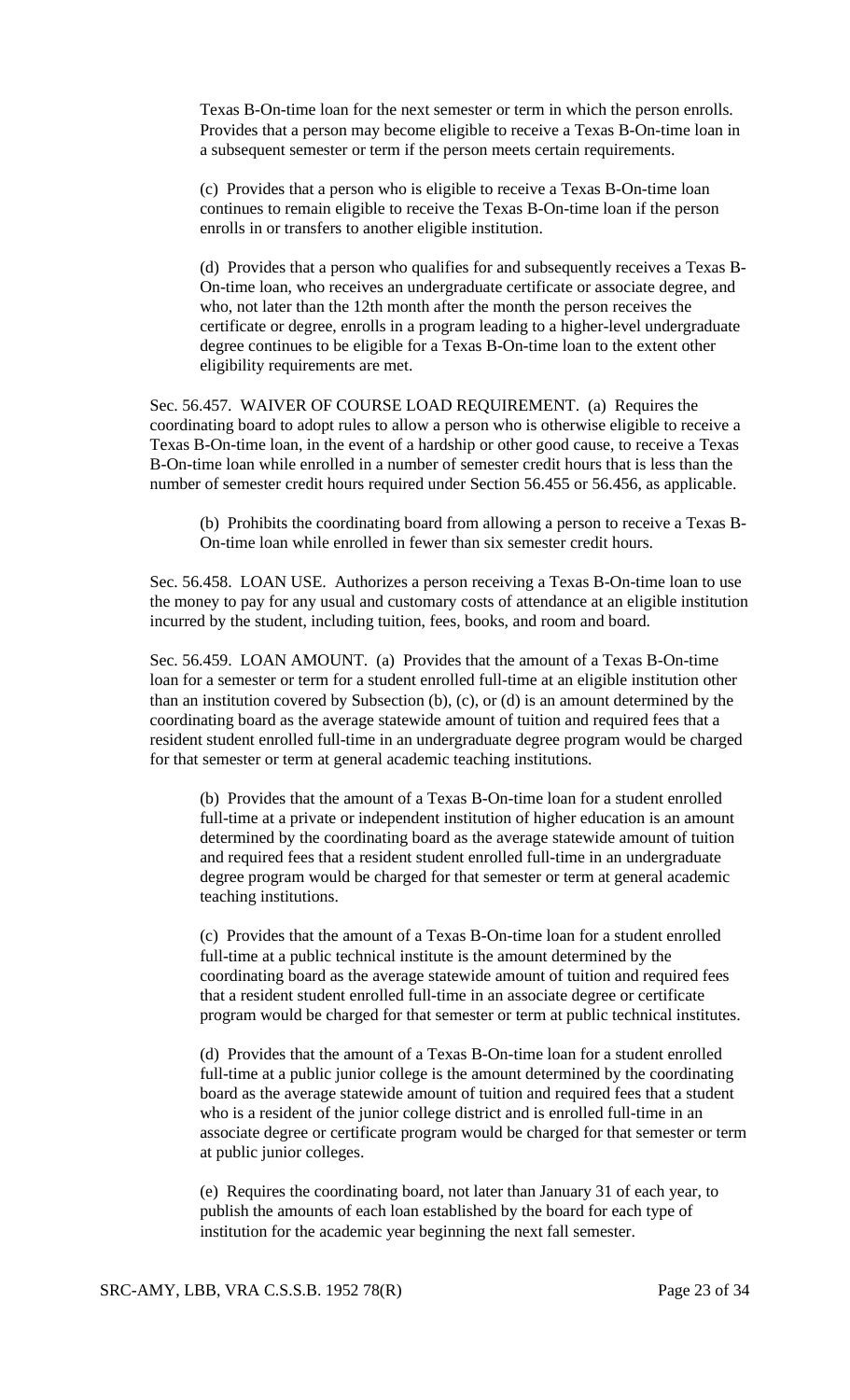(f) Provides that if in any academic year the amount of money in the Texas B-Ontime student loan account is insufficient to provide the loans to all eligible persons in amounts specified by this section, the coordinating board is required to determine the amount of available money and to allocate that amount to eligible institutions in proportion to the number of full-time equivalent undergraduate students enrolled at each institution. Requires each institution to use the money allocated to award Texas B-On-time loans to eligible students enrolled at the institution selected according to financial need.

Sec. 56.460. NOTIFICATION OF PROGRAM; RESPONSIBILITIES OF SCHOOL DISTRICTS. (a) Requires the coordinating board to distribute to each eligible institution and to each school district a copy of the rules adopted under this subchapter.

(b) Requires each school district to notify its middle school students, junior high school students, and high school students, those students' teachers and counselors, and those students' parents or guardians of the Texas B-On-time loan program and the eligibility requirements of the program.

Sec. 56.461. LOAN PAYMENT DEFERRED. Provides that the repayment of a Texas B-On-time loan received by a student under this subchapter is deferred as long as the student remains continuously enrolled in an undergraduate degree or certificate program at an eligible institution.

Sec. 56.462. LOAN FORGIVENESS. Requires a student who receives a Texas B-Ontime loan to be forgiven the amount of the student's loan if the student is awarded an undergraduate certificate or degree at an eligible institution with a cumulative grade point average of at least 3.0 on a four-point scale or a certain equivalent.

Sec. 56.463. TEXAS B-ON-TIME STUDENT LOAN ACCOUNT. (a) Provides that the Texas B-On-time student loan account is an account in the general revenue fund. Provides that the account consists of gifts and grants and legislative appropriations received under Section 56.464, tuition set aside under Section 56.465, and other money required by law to be deposited in the account.

(b) Provides that money in the Texas B-On-time student loan account may be used only as provided by this subchapter.

Sec. 56.464. FUNDING. (a) Authorizes the coordinating board to solicit and accept gifts and grants from any public or private source for the purposes of this subchapter.

(b) Authorizes the coordinating board to issue and sell general obligation bonds under Subchapter F, Chapter 52, for the purposes of this subchapter.

(c) Authorizes the legislature to appropriate money for the purposes of this subchapter.

Sec. 56.465. TUITION SET ASIDE FOR PROGRAM. (a) Requires the governing board of each institution of higher education to cause to be set aside five percent of the amount of the tuition charged to a student at the institution under Section 54.0513 that is in excess of the amount that would have been charged to the student under that section for the same semester or term in the 2002-2003 academic year.

(b) Requires the amount of tuition set aside under Subsection (a) to be deposited to the credit of the Texas B-On-time student loan account established under Section 56.463.

SECTION 25.02. Amends Section 52.82(d), Education Code, to prohibit the total amount of bonds issued by the board in a state fiscal year from exceeding \$125, rather than \$100, million.

SRC-AMY, LBB, VRA C.S.S.B. 1952 78(R) Page 24 of 34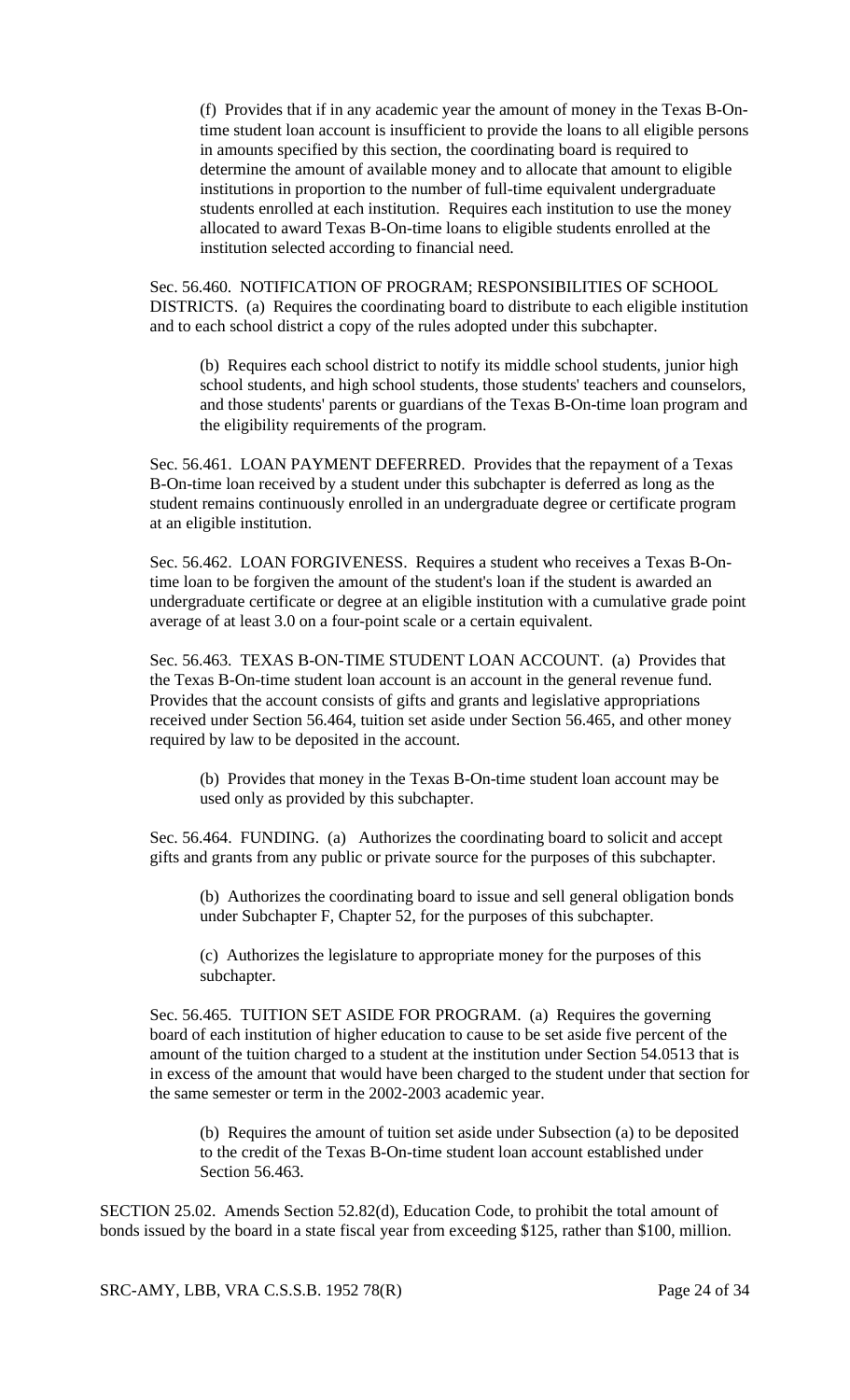SECTION 25.03. Amends Section 52.89, Education Code, by amending Subsection (c) and adding Subsection (c-1), as follows:

(c) Requires the board to deposit to the credit of the fund any proceeds from the sale of bonds, rather than to deposit the proceeds from the sale of bonds in the fund, excluding: any accrued interest on the bonds which shall be deposited in the board interest and sinking fund relating to the bonds; and proceeds from the sale of bonds issued by the board under Section 56.464(b) to provide Texas B-On-time student loans.

(c-1) Authorizes the proceeds from the sale of bonds issued by the board under Section 56.464(b) to provide Texas B-On-time student loans, notwithstanding Subsection (c), to be deposited to the credit of the fund by resolution of the board.

SECTION 25.04. Amends Subchapter F, Chapter 52, Education Code, by amending Section 52.90 and adding Section 52.91, as follows:

Sec. 52.90. LOANS FROM FUND. (a) Requires the board: to make a loan from the fund to a student who qualifies for a loan under Subchapter C; and authorizes the board to make a loan from the fund to a student who qualifies for a Texas B-On-time student loan under Subchapter Q, Chapter 56, rather than of this chapter.

(b) Provides that loans from the fund are governed by Subchapter C of this chapter or Subchapter Q, Chapter 56, as appropriate, as if made under that subchapter, except to the extent of conflict with this subchapter.

(c) Authorizes the board to charge and collect a loan origination fee from a person, rather than student, who receives a loan from the fund. Authorizes the board to use the fee to pay operating expenses for making loans under this section.

Sec. 52.91. BONDS FOR TEXAS B-ON-TIME STUDENT LOAN PROGRAM. (a) Requires the board to deposit to the credit of the Texas B-On-time student loan account established under Section 56.463 any proceeds from the sale of bonds issued by the board to fund Texas B-On-time student loans under Section 56.464(b), other than: accrued interest on the bonds, which shall be deposited to the credit of the interest and sinking fund related to the bonds; and any proceeds from the sale of the bonds that the board by resolution deposits to the student loan auxiliary fund under Section 52.89(c-1).

(b) Authorizes the board by resolution to establish as provided by Section 52.03 one or more interest and sinking funds to be used for any purpose relating to the Texas B-On-time student loan program established under Subchapter Q, Chapter 56.

(c) Requires the board to repay bonds issued by the board to fund the Texas B-On-time student loan program using legislative appropriations and money collected by the board as repayment for Texas B-On-time student loans awarded by the board. Prohibits the board from using money collected by the board as repayment for student loans awarded by the board under Subchapter C to repay bonds issued by the board for the Texas B-On-time student loan program under Section 56.464(b).

SECTION 25.05. (a) Requires the Texas Higher Education Coordinating Board and the eligible institutions to award loans under the Texas B-On-time student loan program established under Subchapter Q, Chapter 56, Education Code, as added by this article, beginning with the 2003 fall semester.

(b) Requires the Texas Higher Education Coordinating Board to adopt the initial rules for awarding loans under the Texas B-On-time student loan program established under Subchapter Q, Chapter 56, Education Code, as added by this article, as soon as practicable after the effective date of this article. Authorizes the coordinating board to

SRC-AMY, LBB, VRA C.S.S.B. 1952 78(R) Page 25 of 34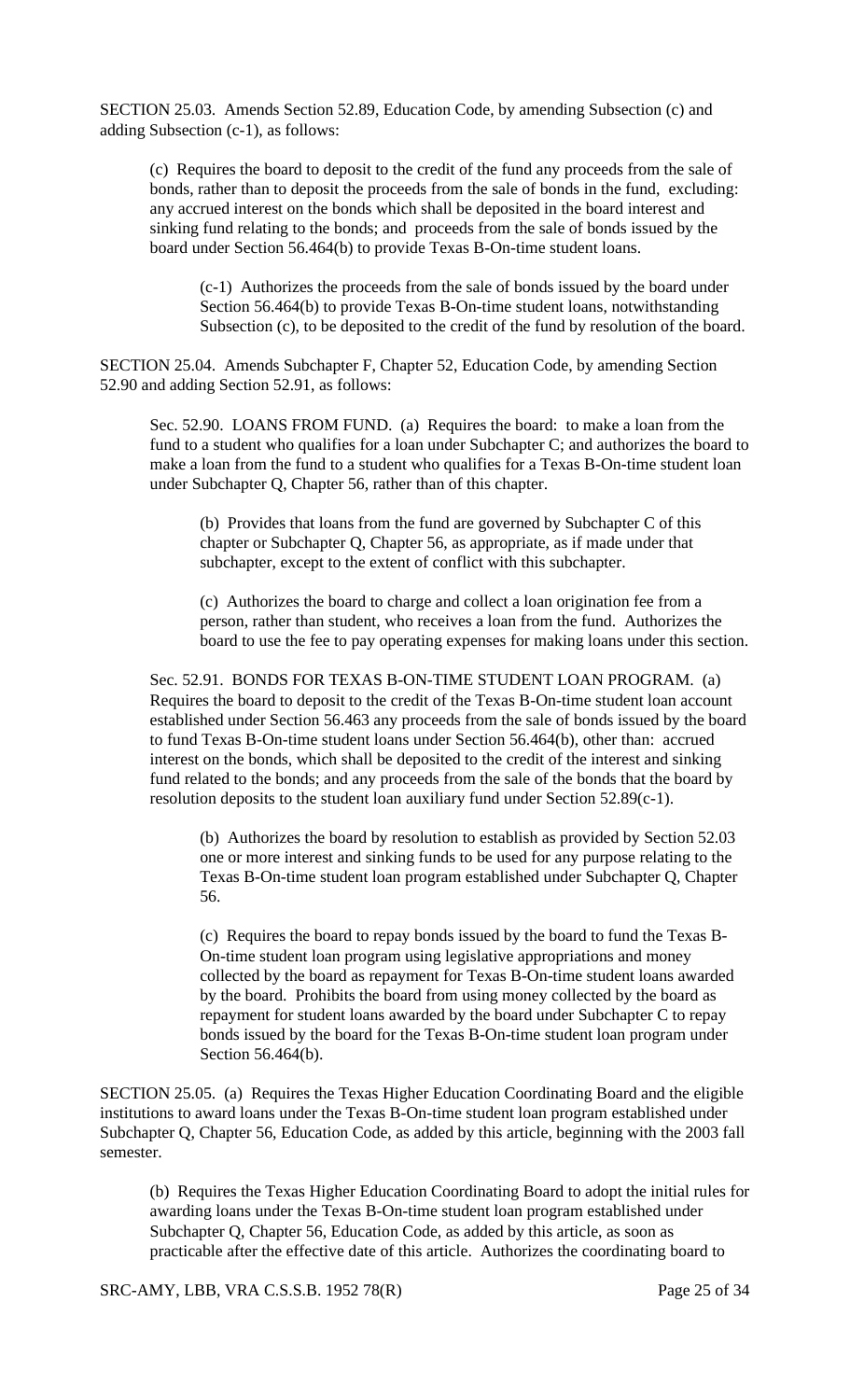adopt those initial rules in the manner provided by law for emergency rules.

SECTION 25.06. Provides that this article takes effect immediately if this Act receives a vote of two-thirds of all the members elected to each house, as provided by Section 39, Article III, Texas Constitution. Provides that if this Act does not receive the vote necessary for immediate effect, this article takes effect September 1, 2003.

#### ARTICLE 26. THE BUSINESS OF INSURANCE; PAST DISCRIMINATION

SECTION 26.01. Amends Section 5, Article 21.21-6, Insurance Code, as added by Chapter 415, Acts of the 74th Legislature, Regular Session, 1995, as follows:

Sec. 5. SANCTIONS. (a) Provides that any legal entity engaged in the business of insurance in this state found to be in violation of or failing to comply with this article is subject to the sanctions authorized by Chapter 82, rather than in Article 1.10, of this code or, rather than including, administrative penalties authorized by Chapter 84, rather than under Article 1.10E, of this code. Authorizes the commissioner to also utilize the cease and desist procedures authorized by Chapter 83, rather than Article 1.10A, of this code.

(b) Provides that it is not a defense to an action of the commissioner under Subsection (a) of this section that the contract giving rise to the alleged violation was entered into before the effective date of this article.

SECTION 26.02. Amends Subchapter B, Chapter 21, Insurance Code, by adding Article 21.21- 6A, as follows:

Art. 21.21-6A. CRIMINAL PENALTY. (a) Defines "person."

(b) Provides that a person commits an offense if the person with criminal negligence:

> (1) offers insurance coverage at a premium based on a rate that is, because of race, color, religion, ethnicity, or national origin, different from another premium rate offered or used by the person for the same coverage, other than for classifications applicable alike to persons of every race, color, religion, ethnicity, or national origin; or

(2) collects an insurance premium based on a rate that is, because of race, color, religion, ethnicity, or national origin, different from another premium rate offered or used by the person for the same coverage, other than for classifications applicable alike to persons of every race, color, religion, ethnicity, or national origin.

(c) Provides that an offense under this article is a state jail felony.

SECTION 26.03. Amends Section 3(c), Article 21.21-8, Insurance Code, as follows:

(c) Requires all actions under this article to be commenced on or before the second anniversary of, rather than within 12 months after, the date on which the plaintiff was denied insurance or the unfair act occurred or the date the plaintiff, in the exercise of reasonable diligence, should have discovered the occurrence of the unfair act.

SECTION 26.04. Amends Section 1, Article 21.74, Insurance Code, by amending Subdivisions (1) and (2) and adding Subdivision (4), as follows:

- (1) Redefines "Holocaust victim."
- (2) Redefines "insurer."

SRC-AMY, LBB, VRA C.S.S.B. 1952 78(R) Page 26 of 34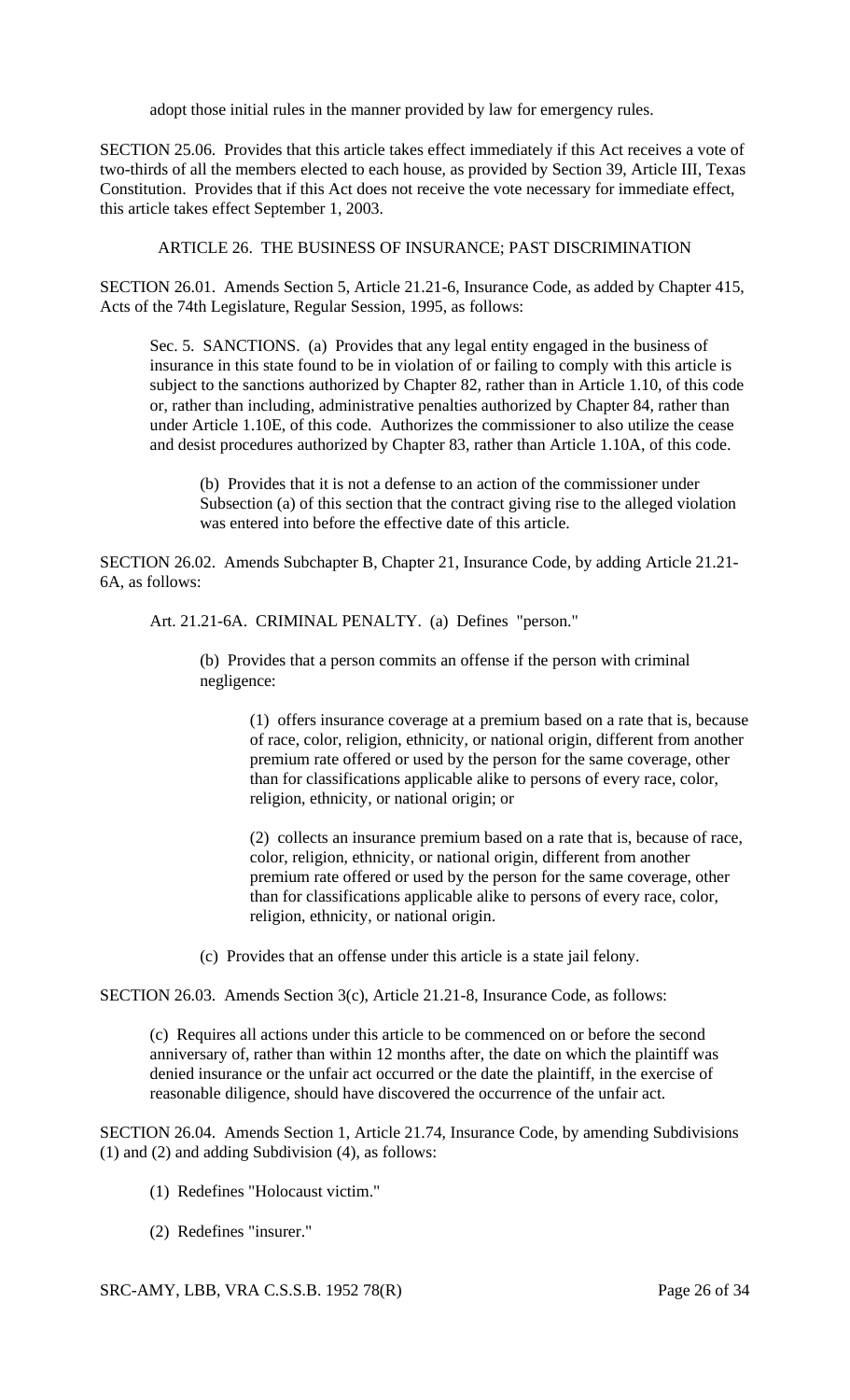(4) Defines "proceeds."

SECTION 26.05. Amends Article 21.74, Insurance Code, by adding Sections 2A and 2B as follows:

Sec. 2A. FILINGS AND CERTIFICATES OF INSURANCE. (a) Provides that this section applies to each insurer engaging in business in the state that, directly or through a related company, sold to persons in Europe insurance policies described by Section 1 of this article or dowry or educational insurance policies that were in effect during the period of 1920 to 1945, whether the sale occurred before or after the insurer and the related company became related.

(b) Each insurer shall file or cause to be filed with the commissioner certain specific information.

(c) Requires each insurer to make certain certifications.

(d) Requires the commissioner by rule to require that insurers update the information submitted to the commissioner under this section at reasonable intervals.

Sec. 2B. ESTABLISHMENT AND MAINTENANCE OF REGISTRY; PUBLIC ACCESS. (a) Requires the commissioner to establish and maintain within the department a central registry containing records and information relating to insurance policies described by Section 2A(a) of this article of Holocaust victims, living and deceased. Requires the registry to be known as the Holocaust Era Insurance Registry.

(b) Requires the commissioner by rule to establish appropriate mechanisms to ensure public access to the registry.

(c) Provides that information contained in the registry: is public information; is not subject to any exceptions to disclosure under Chapter 552, Government Code; and cannot be withheld from disclosure under any other law.

SECTION 26.06. (a) Makes application of Article 21.21-6A, Insurance Code, as added by this article, prospective.

(b) Provides that Section 3(c), Article 21.21-8, Insurance Code, as amended by this article, applies to a cause of action for which the limitations period established under that subsection before its amendment by this article has not expired on the effective date of this article.

SECTION 26.07. Requires an insurer subject to Article 21.74, Insurance Code, as amended by this article, not later than the 180th day after the effective date of this article, to file the information and certification required by Section 2A, Article 21.74, Insurance Code.

#### ARTICLE 27. OIL SPILL PREVENTION AND RESPONSE

SECTION 27.01. Amends Section 40.002(c), Natural Resources Code, to delete text referring to providing for the development of a state coastal discharge contingency plan through planning and coordination with the Texas Natural Resource Conservation Commission to protect coastal waters from all types of spills and discharges, and to redesignate Subdivision (4) as Subdivision (3).

SECTION 27.02. Amends Sections 40.003 (13), (17), and (22), Natural Resources Code, as follows:

(13) Replaces a reference to the Texas Natural Resource Conservation Commission with a reference to the Texas Commission on Environmental Quality.

SRC-AMY, LBB, VRA C.S.S.B. 1952 78(R) Page 27 of 34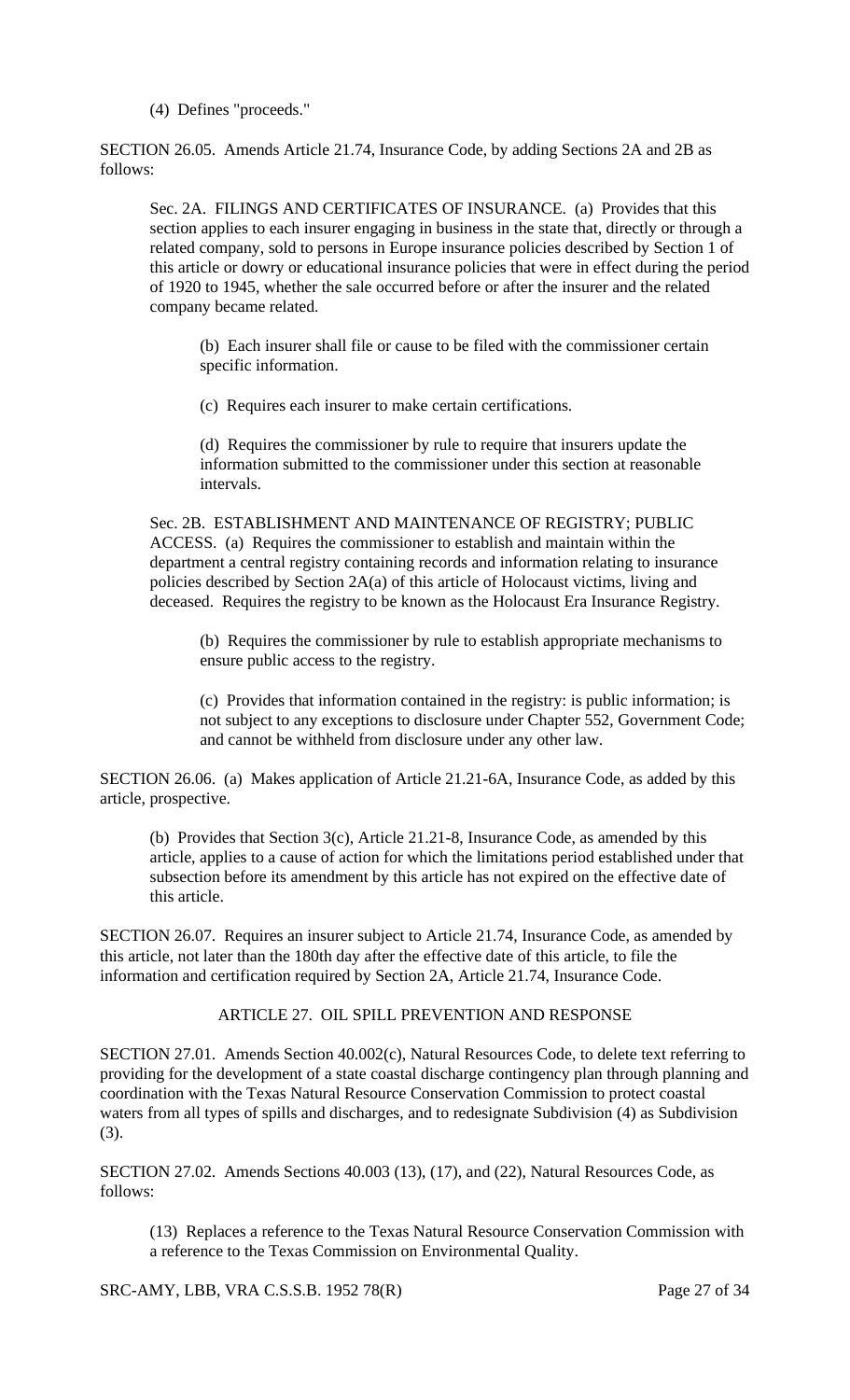(17) and (22) Make conforming changes.

SECTION 27.03. Amends Section 40.005, Natural Resources Code, to make conforming changes.

SECTION 27.04. Amends Section 40.052, Natural Resources Code, to make conforming changes.

SECTION 27.05. Amends Section 40.101(c), Natural Resources Code, to make conforming changes.

SECTION 27.06. Amends Section 40.103(b), Natural Resources Code, to delete text referring to authorizing prior approval for compensation to be provided for in the state coastal discharge contingency plan.

SECTION 27.07. Section 40.104, Natural Resources Code, as follows:

Sec. 40.104. QUALIFIED IMMUNITY FOR RESPONSE ACTIONS. (a) and (b) Make conforming changes.

SECTION 27.08. Amends Section 40.107(a)(1), Natural Resources Code, to make a conforming change.

SECTION 27.09. Amends Sections 40.107(c)(1) and (4), Natural Resources Code, to make conforming changes.

SECTION 27.10. Amends Section 40.116, Natural Resources Code, as follows:

Sec. 40.116. AUDITS, INSPECTIONS, AND DRILLS. Deletes text referring to subjecting a vessel to an unannounced audit, inspection or drill as a condition to being granted entry into any port in this state.

SECTION 27.11. Amends Section 40.151(b), Natural Resources Code, to require all fees, penalties, judgments, reimbursements, interest or income on the fund, and charges provided for in this chapter and the fee revenues levied, collected, and credited pursuant to this chapter to be credited to the coastal protection fund.

SECTION 27.12. Amends Section 40.152(a), Natural Resources Code, to delete as a purpose for which money in the fund is authorized to be disbursed an inventory under Section 40.107, to be completed by September 1, 1995, in an amount not to exceed \$6 million and include costs related to the plugging of abandoned or orphaned oil wells located on state-owned submerged lands in conjunction with the Railroad Commission of Texas as a purpose for which money in the fund is authorized to be disbursed. Redesignates Subdivision (10) as Subdivision (9). Makes nonsubstantive changes.

SECTION 27.13. Amends Section 40.254(g)(3), Natural Resources Code, to delete text referring to a person who fails to comply with Subdivision (2) of this subsection waiving the right to judicial review. Authorizes the commissioner, on failure of the person to comply with the order or file a petition for judicial review, to refer the matter to the attorney general for collection and enforcement.

SECTION 27.14. Amends Section 40.254(h)(1), Natural Resources Code, to delete text referring to requiring the commissioner, if a penalty is reduced or not assessed, to execute a release of the bond if a supersedeas bond has been posted. Makes nonsubstantive changes.

SECTION 27.15. Amends Sections 40.258(a)(1), (2), and (3), Natural Resources Code, to make conforming changes.

SECTION 27.16. Repealer: Sections 40.006 (Interagency Counsel), 40.053 (State Coastal

SRC-AMY, LBB, VRA C.S.S.B. 1952 78(R) Page 28 of 34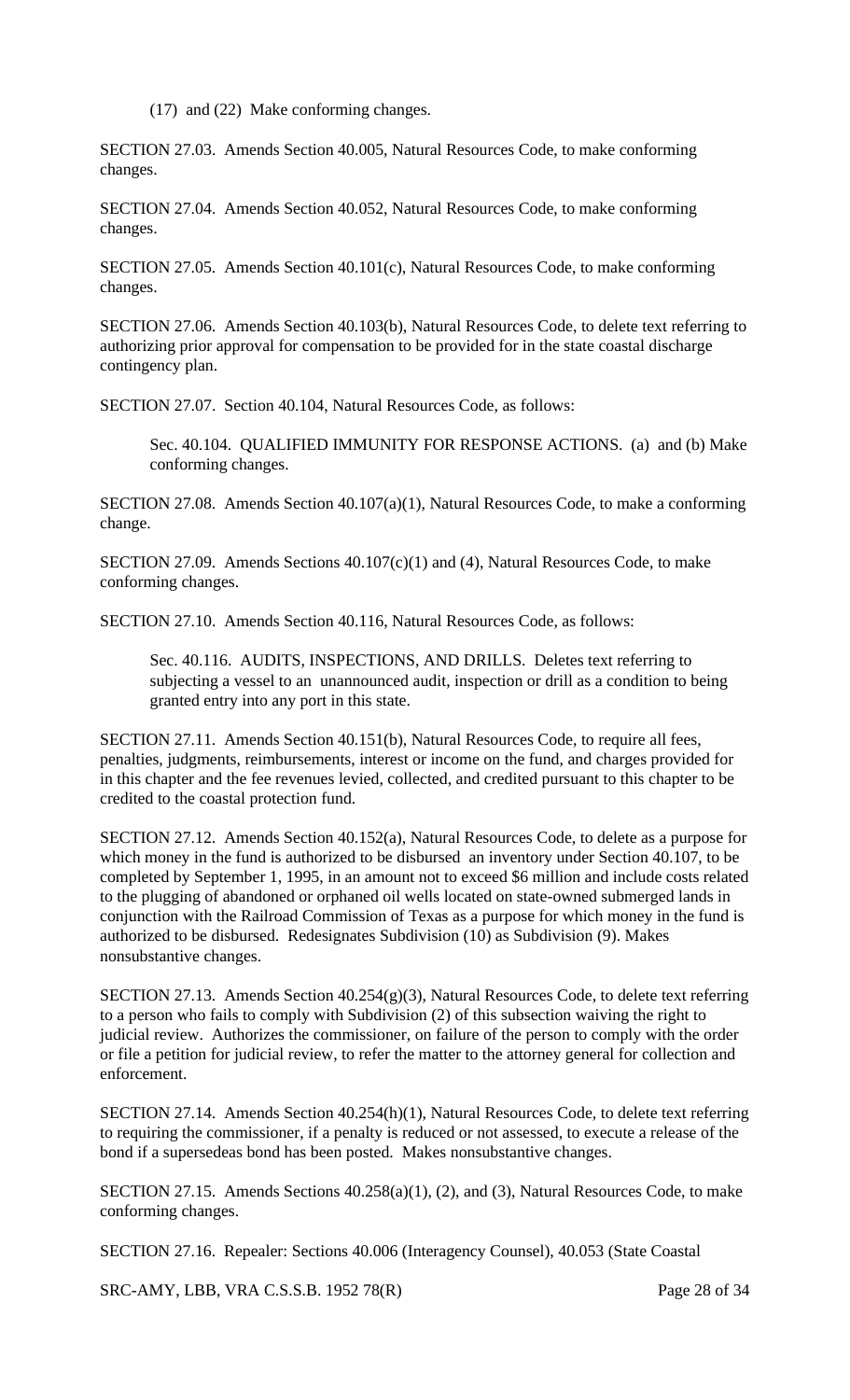Discharge Contingency Plan), 40.115 (Entry into Port), 40.303 (Oil Spills Oversight Council), 40.110(f) (relating to prevention and response certificates), 40.117(b) (relating to local government representation in certain organizations), 40.151(e) (relating to the transfer of certain coastal protection funds), and 40.254 (g)(2) (relating to judicial review of certain orders of the commissioner of the GLO), Natural Resources Code.

#### ARTICLE 28. REPORTS

SECTION 28.01. Amends Section 363.064(a), Health and Safety Code, to delete text referring to requiring a regional or local solid waste management plan to include waste reduction in accordance with the goal established under Section 361.0201(d), to the extent that funds are available.

SECTION 28.02. Amends the heading to Section 5.178, Water Code, to read as follows:

#### Sec. 5.178. ANNUAL REPORTS; BIENNIAL APPENDICES.

SECTION 28.03. Amends Section 5.178(b), Water Code, to delete texts referring to requiring, by December 1 of an even-numbered year, the assessments and reports required by Sections 361.0232, 361.510, 371.063, and 382.141, Health and Safety Code, and to delete text referring to the specification of this code.

SECTION 28.04. (a) Repealer: Sections 361.020 (State Solid Waste Plan), 361.0201 (Comprehensive Municipal Solid Waste Management), 361.0232 (Assessment of Commercial Hazardous Waste Management), 361.0233 (Assessment of Commercial Nonhazardous Solid Waste), 361.0234 (Rules; Update of Rules and Assessments; Report), 361.510 (Report), 371.063 (Biennial Reporting Requirement), 382.141 (Report Required), 361.040(d) (relating to a report), and 361.0871(c) (relating to the evaluation of waste stream), Health and Safety Code.

(b) Repealer Section 5.178(c), Water Code.

#### ARTICLE 29. SCHOOL BUS SAFETY STANDARDS

SECTION 29.01. Amends Section 34.002(a), Education Code, to require the Department of Public Safety, with the advice of the Texas Education Agency, to establish safety standards for school buses used to transport students in accordance with Section 34.003. Deletes text referring to the General Services Commission and text referring to Section 34.002, Education Code.

SECTION 29.02. Amends Sections 547.7015 (a) and (b), Transportation Code, to make conforming changes.

SECTION 29.03. Provides that rules that were adopted under Section 547.7015, Transportation Code, before the effective date of this article and that are in effect on the effective date of this article are continued in effect as rules of the Department of Public Safety until the rules are amended, repealed, or superseded by an action of the department.

### ARTICLE 30. CORPORATE ETHICS AND INTEGRITY

SECTION 30.01. Amends Subchapter B, Chapter 402, Government Code, by adding Section 402.0231, as follows:

Sec. 402.0231. CORPORATE INTEGRITY UNIT. (a) Defines "corporate fraud."

(b) Provides that a corporate integrity unit is created within the office of the attorney general to assist in the enforcement of the laws relating to corporate fraud or other similar illegal activities. Sets forth the required duties of the unit.

(c) Requires a state agency or local law enforcement agency, to the extent allowed by law, to cooperate with the corporate integrity unit by providing

SRC-AMY, LBB, VRA C.S.S.B. 1952 78(R) Page 29 of 34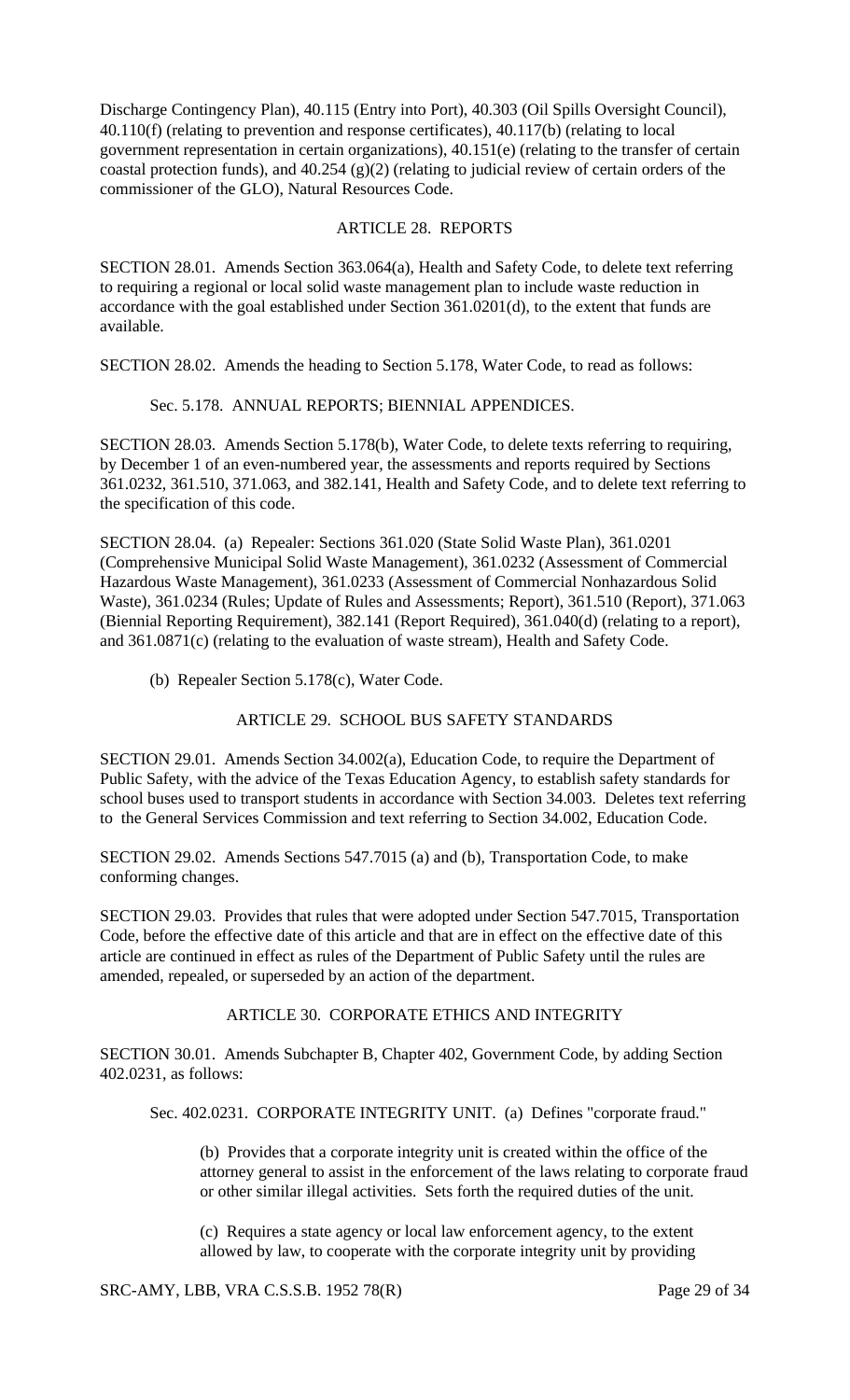information requested by the unit as necessary to carry out the purposes of this section. Provides that information disclosed under this subsection is confidential and not subject to disclosure under Chapter 552.

SECTION 30.02. Amends Subchapter Z, Chapter 2252, Government Code, by adding Section 2252.904, as follows:

Sec. 2252.904. CONTRACTS WITH COMPANIES; FINANCIAL DISCLOSURES. (a) Defines "certified audit," "company," "financial irregularity," "independent certified public accountant," and "state governmental entity."

(b) Requires a company that enters into a contract with a state governmental entity that involves the expenditure of more than \$1 million to immediately report to the entity any financial irregularity relating to the contract or the company's financial position that is detrimental to the interest of the entity, and annually during the contract period submit to the entity a certified audit of the company's operations, except as provided by Subsection (g).

(c) Requires the auditor's opinion in an audit required by Subsection (b)(2) to state whether the financial statements of the audited company present fairly, in all material respects and in accordance with accounting principles generally accepted in the United States, its financial position and results of operations relating to the obligation, receipt, expenditure, and use of state funds.

(d) Provides that a company that violates Subsection (b)(1) commits an offense. Provides that an offense under this subsection is a Class A misdemeanor.

(e) Provides that a company that violates Subsection (b)(2) is liable to the state for a civil penalty in an amount not to exceed \$10,000. Authorizes the attorney general to bring suit to recover the civil penalty imposed under this subsection.

(f) Entitles the attorney general, if the attorney general prevails in an action for recovery of a civil penalty under Subsection (e), to recover reasonable attorney's fees incurred in obtaining the penalty.

(g) Authorizes a federally insured financial institution that has less than \$500 million in assets, in lieu of a certified audit required by Subsection (b)(2), to submit a directors examination conducted by an independent certified public accountant in accordance with the Statement of Standards for Attestation Engagements.

SECTION 30.03. Amends Subtitle F, Title 10, Government Code, by adding Chapter 2263, as follows:

#### CHAPTER 2263. ETHICS AND DISCLOSURE REQUIREMENTS FOR OUTSIDE FINANCIAL ADVISORS AND SERVICE PROVIDERS

Sec. 2263.001. APPLICABILITY. (a) Provides that this chapter applies in connection with the management or investment of any state funds managed or invested under the Texas Constitution or other law, including Chapters 404 and 2256, and by or for certain entities.

(b) Provides that this chapter applies in connection with the management or investment of state funds without regard to whether the funds are held in the state treasury.

(c) Provides that this chapter does not apply to or in connection with a state governmental entity that does not manage or invest state funds and for which state funds are managed or invested only by the comptroller.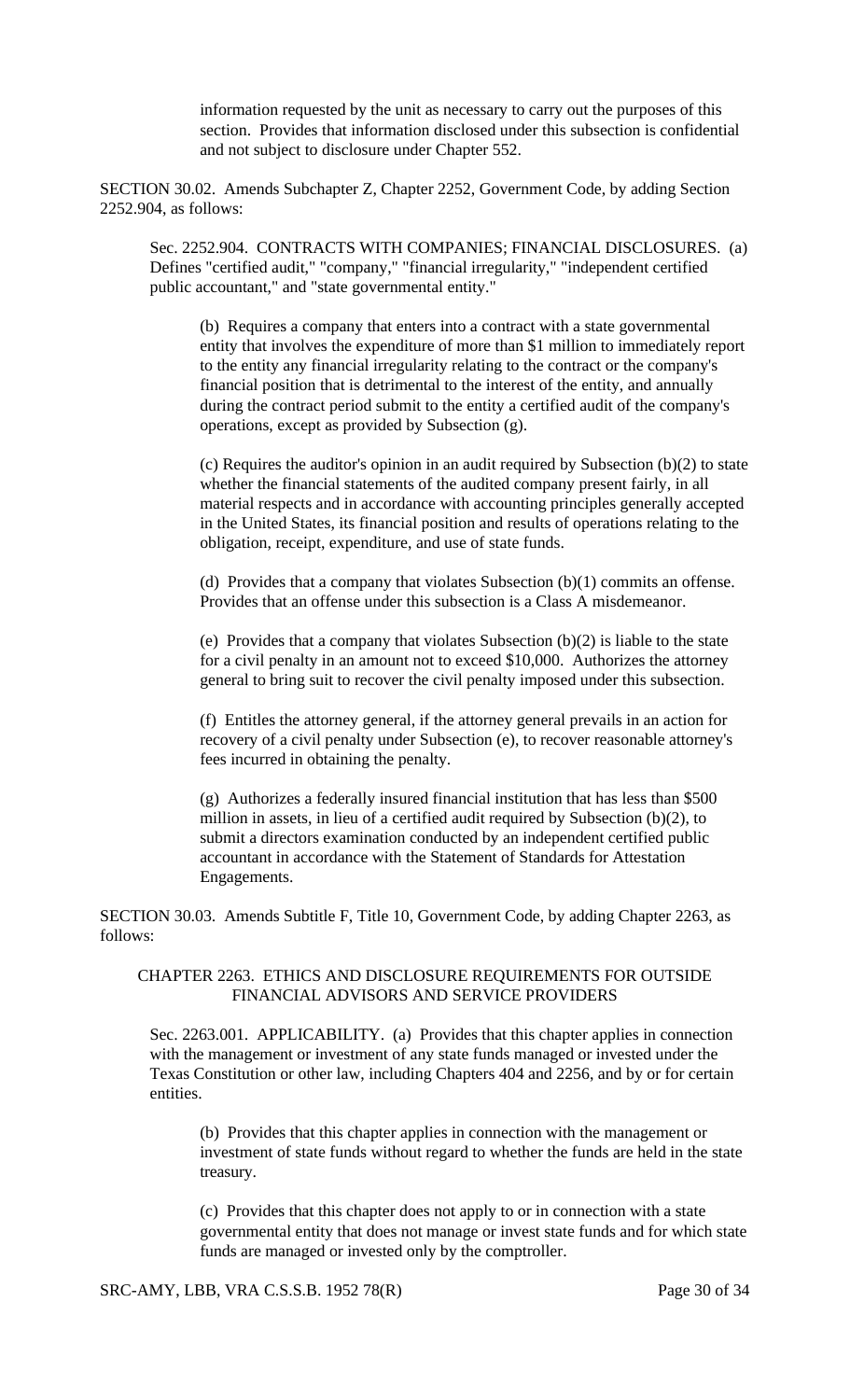Sec. 2263.002. DEFINITION. Defines "financial advisor or service provider."

Sec. 2263.003. CONSTRUCTION WITH OTHER LAW. Provides that to the extent of a conflict between this chapter and another law, the law that imposes a stricter ethics or disclosure requirement controls.

Sec. 2263.004. ETHICS REQUIREMENTS FOR OUTSIDE FINANCIAL ADVISORS OR SERVICE PROVIDERS. (a) Requires the governing body of a state governmental entity by rule to adopt standards of conduct applicable to financial advisors or service providers who are not employees of the state governmental entity, who provide financial services to the state governmental entity or advise the state governmental entity or a member of the governing body of the state governmental entity in connection with the management or investment of state funds, and who may reasonably be expected to receive, directly or indirectly, more than \$10,000 in compensation from the entity during a fiscal year or render important investment or funds management advice to the entity or a member of the governing body of the entity, as determined by the governing body.

(b) Provides that a contract under which a financial advisor or service provider renders financial services or advice to a state governmental entity or other person as described by Subsection (a) is voidable by the state governmental entity if the financial advisor or service provider violates a standard of conduct adopted under this section.

Sec. 2263.005. DISCLOSURE REQUIREMENTS FOR OUTSIDE FINANCIAL ADVISOR OR SERVICE PROVIDER. (a) Requires a financial advisor or service provider described by Section 2263.004 to disclose certain information in writing to the administrative head of the applicable state governmental entity and to the state auditor.

(b) Requires the financial advisor or service provider to disclose a relationship described by Subsection (a) without regard to whether the relationship is a direct, indirect, personal, private, commercial, or business relationship.

(c) Requires a financial advisor or service provider described by Section 2263.004 to file annually a statement with the administrative head of the applicable state governmental entity and with the state auditor. Requires the statement to disclose each relationship and pecuniary interest described by Subsection (a) or to affirmatively state if no relationship or pecuniary interest described by that subsection existed during the disclosure period.

(d) Requires the annual statement to be filed not later than February 1 on a form prescribed by the governmental entity, other than the state auditor, receiving the form. Requires the statement to cover the reporting period of the previous calendar year. Requires the state auditor to develop and recommend a uniform form that other governmental entities receiving the form may prescribe.

(e) Requires the financial advisor or service provider to promptly file a new or amended statement with the administrative head of the applicable state governmental entity and with the state auditor whenever there is new information to report under Subsection (a).

Sec. 2263.006. PUBLIC INFORMATION. Provides that Chapter 552 controls the extent to which information contained in a statement filed under this chapter is subject to required public disclosure or excepted from required public disclosure.

SECTION 30.04. Amends Section B, Article 1302-1.03, V.T.C.S., to require, except as otherwise provided by Article 5.20 of this Act, this Act to govern (1) all domestic corporations, including without limitation those corporations heretofore or hereafter organized under any Statute of the State, and (2) only to the extent expressly provided in this Act, all foreign corporations, including without limitation those corporations heretofore or hereafter granted a

SRC-AMY, LBB, VRA C.S.S.B. 1952 78(R) Page 31 of 34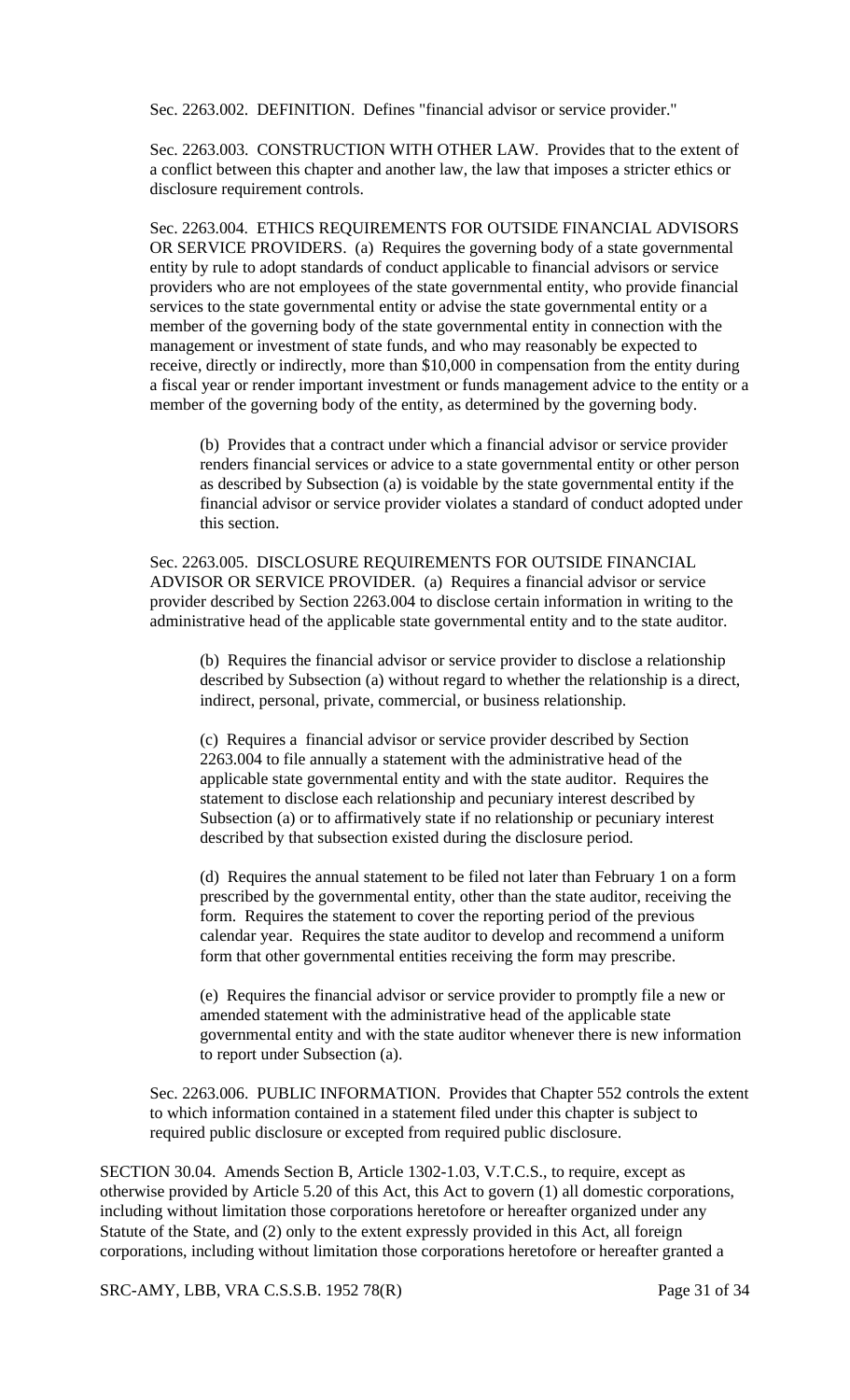permit to do business under any Statute of the State.

SECTION 30.05. Amends Article 1302-5.01 et seq., V.T.C.S., by adding Article 5.20, as follows:

Art. 5.20. CERTIFICATION OF FALSE OR MISLEADING FINANCIAL REPORT; CRIMINAL PENALTY. (a) Defines "corporate official" and "financial report."

(b) Provides that a corporate official who signs a sworn statement certifying that information contained in a financial report fairly represents, as of the period presented in the report, the financial condition or results of operation of the company issuing the report commits an offense if the corporate official makes the certification knowing that the report contains false or misleading information that affects or may affect the finances or operations of the issuing company, as appropriate, in any material respect.

(c) Provides that an offense under this section is a state jail felony.

SECTION 30.06. Provides that the office of the attorney general is not required to implement Section 402.0231, Government Code, as added by this article, unless a specific appropriation for the implementation is provided in the General Appropriations Act, Acts of the 78th Legislature, Regular Session, 2003.

SECTION 30.07. Requires each state governmental entity required to adopt rules under Chapter 2263, Government Code, as added by this article, to adopt its initial rules in time for the rules to take effect not later than January 1, 2004.

### ARTICLE 31. ADJUTANT GENERAL

SECTION 31.01. Amends Section 431.022(b), Government Code, to require a person, to be qualified for appointment as adjutant general a person to have previously served on active duty or active duty for training with the army, air force, or marines and have completed at least 10 years' service as a federally recognized reserve or active duty commissioned officer with an active unit of the United States armed forces, the National Guard, or the Texas National Guard, including at least five years with the Texas National Guard as well as fulfilling certain other criteria.

# ARTICLE 32. GOVERNOR'S BUDGET AUTHORITY

SECTION 32.01. Amends Section 401.046(a), Government Code, to require the governor to deliver a copy of the governor's budget to each member of the legislature before the governor gives the message to the legislature required by Section 9, Article IV, Texas Constitution, at the commencement of each regular legislative session. Deletes text referring to the requirement that the required action take place not later than the sixth day of each regular legislative session.

SECTION 32.02. Repealer: Section 401.047 (Penalty), Government Code.

### ARTICLE 33. COMMISSIONER OF INSURANCE

SECTION 33.01. Amends Section 31.023, Insurance Code, to delete text referring to requiring the commissioner of insurance to have, of the required 10 years of experience as an executive in the administration of business or government or as a practicing attorney or certified public accountant, at least five years in the field of insurance or insurance regulation.

SECTION 33.02. Makes the application of the change in law made by this article to Section 31.023, Insurance Code, prospective.

# ARTICLE 34. MEMBERS OF PARKS AND WILDLIFE COMMISSION

SECTION 34.01. Amends Section 11.012(d), Parks and Wildlife Code, to require the governor,

SRC-AMY, LBB, VRA C.S.S.B. 1952 78(R) Page 32 of 34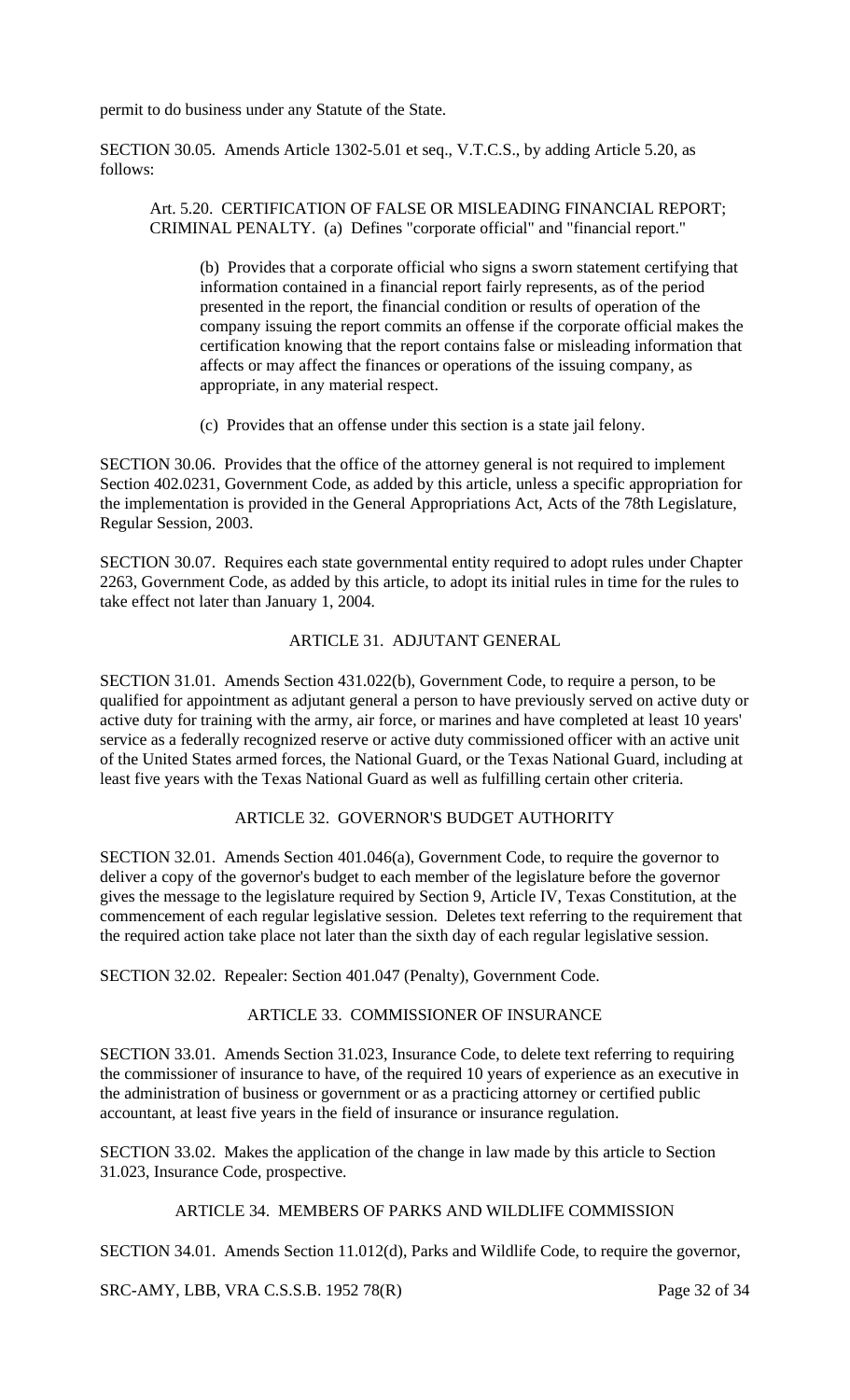in making appointments under this section, to attempt to include persons with expertise in diverse fields, including fields such as historic preservation, conservation, and outdoor recreation; consider the commission's composition in terms of the geographical areas represented by members of the commission and the appropriate balance of representatives from rural and urban areas; and to authorize the governor to include persons who have an interest in and knowledge of hunting, fishing, wildlife, environmental concerns, land or water use issues, or water quality issues.

SECTION 34.02. (a) Requires the governor, as soon as possible on or after September 1, 2003, to appoint nine members to the Parks and Wildlife Commission under Section 11.012, Parks and Wildlife Code, as amended by this article. Requires the governor to designate certain members to certain terms.

(b) Authorizes the governor to reappoint a person who served as a member of the Parks and Wildlife Commission before September 1, 2003.

(c) Provides that the position of a member of the Parks and Wildlife Commission serving immediately before September 1, 2003, is abolished at the time five or more of the newly appointed directors qualify for office. Provides that until the abolition of the members' positions occurs under this section, the members serving immediately before September 1, 2003, have the same powers and duties that the members had immediately before that date and the commission continues to be composed in the way it was composed before that date, and the former law is continued in effect for that purpose.

ARTICLE 35. DESIGNATION OF PRESIDING OFFICERS

SECTION 35.01. Amends Chapter 651, Government Code, by adding Section 651.008, as follows:

Sec. 651.008. APPOINTMENT OF PRESIDING OFFICERS BY GOVERNOR. (a) Defines "state agency."

(b) Authorizes the governor, notwithstanding other law, to designate a member of the governing body of each state agency as the presiding officer of that governing body to serve in that capacity at the pleasure of the governor.

# ARTICLE 36. LIMITATIONS APPLICABLE TO CERTAIN GROUP INSURANCE PROGRAMS

SECTION 36.01. Amends Subchapter E, Chapter 3, Insurance Code, by adding Article 3.50-7A, as follows:

Art. 3.50-7A. LIMITATIONS APPLICABLE TO TEXAS SCHOOL EMPLOYEES UNIFORM GROUP COVERAGE PROGRAM. (a) Provides that this article applies only to the uniform group coverage program established under Article 3.50-7 of this code. Provides that a term used in this article has the meaning assigned by Section 2, Article 3.50-7 of this code.

(b) Prohibits the Teacher Retirement System of Texas, as trustee, from contracting for or providing a health coverage plan that excludes from participation in the network a general hospital that meets certain criteria.

SECTION 36.02. (a) Amends Section 1551.205, Insurance Code, to conform to Section 30, Chapter 1231, Acts of the 77th Legislature, Regular Session, 2001, as follows:

Sec. 1551.205. LIMITATIONS. (a) Prohibits the board of trustees from contracting for or providing a coverage plan that provides coverage for serious mental illness that is less extensive than the minimum coverage for serious mental, rather than any physical, illness required by Section 3, Article 3.51-14.

SRC-AMY, LBB, VRA C.S.S.B. 1952 78(R) Page 33 of 34